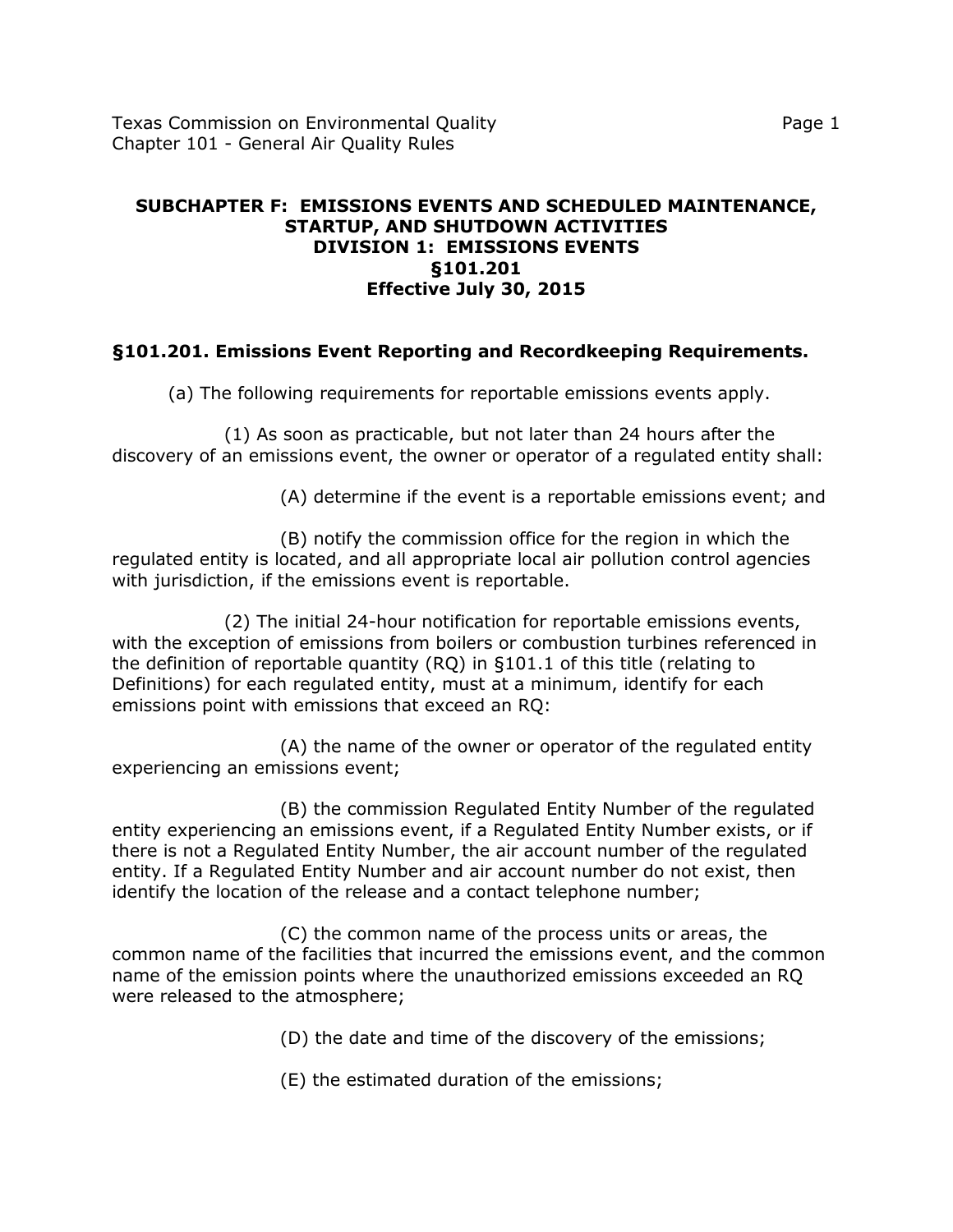Texas Commission on Environmental Quality **Page 2** Page 2 Chapter 101 - General Air Quality Rules

(F) the compound descriptive type of the individually listed compounds or mixtures of air contaminants released during the emissions event, in the definition of RQ in §101.1 of this title that are known through common process knowledge, past engineering analysis, or testing to have equaled or exceeded the RQ;

(G) the estimated total quantities for those compounds or mixtures described in subparagraph (F) of this paragraph;

(H) the best known cause of the emissions event at the time of the initial 24-hour notification, if known; and

(I) the actions taken, or being taken, to correct the emissions event and minimize the emissions.

(3) The initial 24-hour notification for reportable emissions events for boilers or combustion turbines referenced in the definition of RQ in §101.1 of this title must identify for each emission point with excess opacity that exceeds the RQ by more than 15%:

(A) the name of the owner or operator of the regulated entity experiencing an emissions event;

(B) the commission Regulated Entity Number of the regulated entity experiencing an emissions event, if a Regulated Entity Number exists, or if there is not a Regulated Entity Number, the air account number of the regulated entity. If a Regulated Entity Number and air account number do not exist, then identify the location of the release and a contact telephone number;

(C) the best known cause of the emissions event, if known at the time of notification;

(D) the common name of the process units or areas, the common name of the facilities that experienced the emissions event, and the common name of the emission points where the unauthorized opacity that exceeded the RQ occurred;

(E) the date and time of the discovery of the emissions event;

(F) the estimated duration or expected duration of the

emissions;

(G) the estimated opacity; and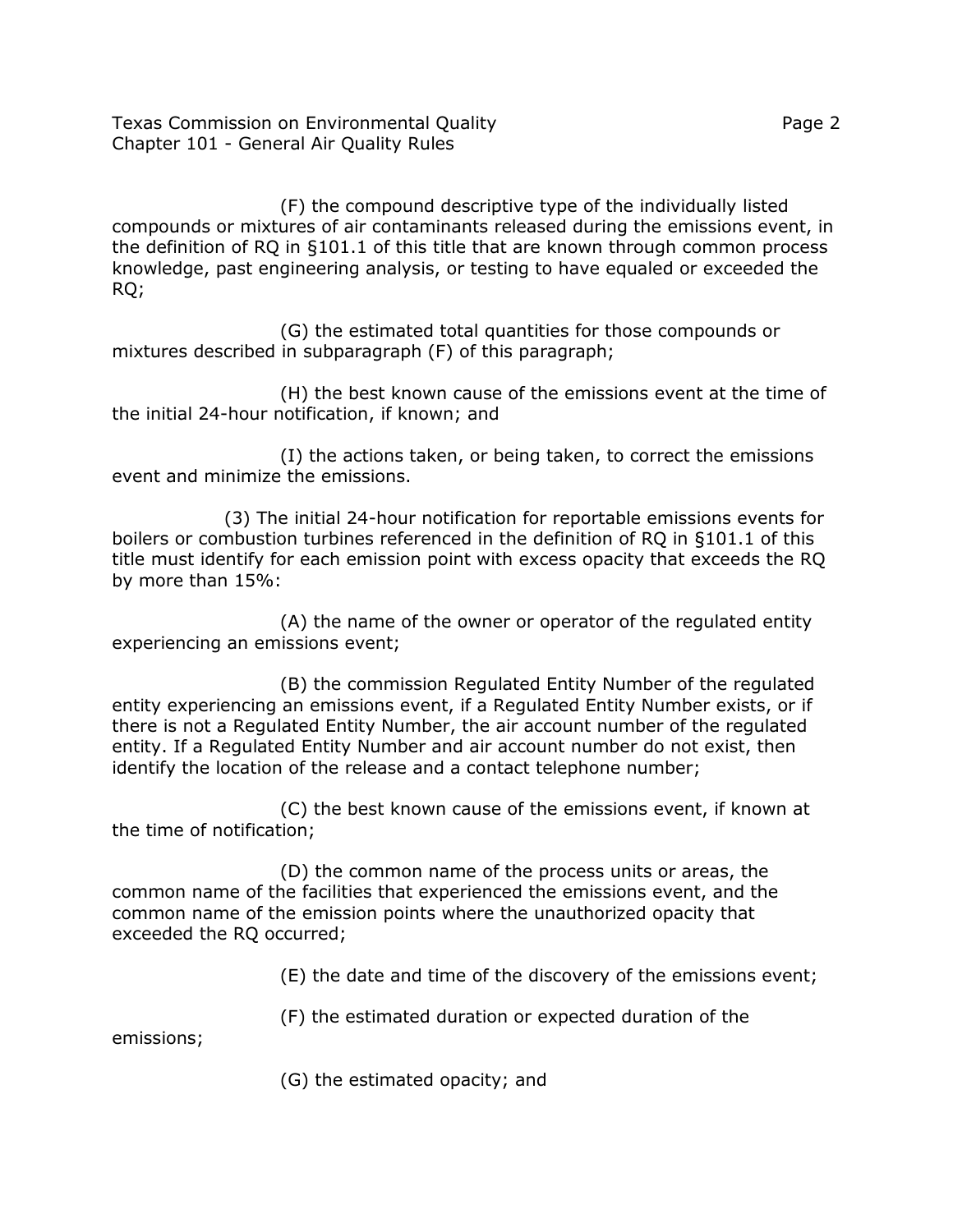Texas Commission on Environmental Quality **Page 1** and Page 3 Chapter 101 - General Air Quality Rules

(H) the actions taken, or being taken, to correct the emissions event and minimize the emissions.

(4) The owner or operator of a regulated entity experiencing a reportable emissions event that also requires an initial notification under §327.3 of this title (relating to Notification Requirements) may satisfy the initial 24-hour notification requirements of this section by complying with the requirements under §327.3 of this title.

(b) The owner or operator of a regulated entity experiencing an emissions event shall create a final record of all reportable and non-reportable emissions events as soon as practicable, but no later than two weeks after the end of an emissions event. Final records must be maintained on-site for a minimum of five years and be made readily available upon request to commission staff or personnel of any air pollution program with jurisdiction. If a regulated entity is not normally staffed, records of emissions events may be maintained at the staffed location within Texas that is responsible for the day-to-day operations of the regulated entity.

(1) The final record of a reportable emissions event must identify for all emission points involved in the emissions event:

(A) the name of the owner or operator of the regulated entity experiencing an emissions event;

(B) the commission Regulated Entity Number of the regulated entity experiencing an emissions event, if a Regulated Entity Number and air account number exists, or if there is not a Regulated Entity Number, the air account number of the regulated entity. If a Regulated Entity Number and air account number do not exist, then identify the location of the release and a contact telephone number;

(C) the physical location of the points at which emissions to the atmosphere occurred;

(D) the common name of the process units or areas, the common name and the agency-established facility identification number of the facilities that experienced the emissions event, and the common name and the agency-established emission point numbers where the unauthorized emissions were released to the atmosphere. Owners or operators of those facilities and emission points, that the agency has not established facility identification numbers or emission point numbers for, are not required to provide the facility identification numbers and emission point numbers in the report, but are required to provide the common names in the report.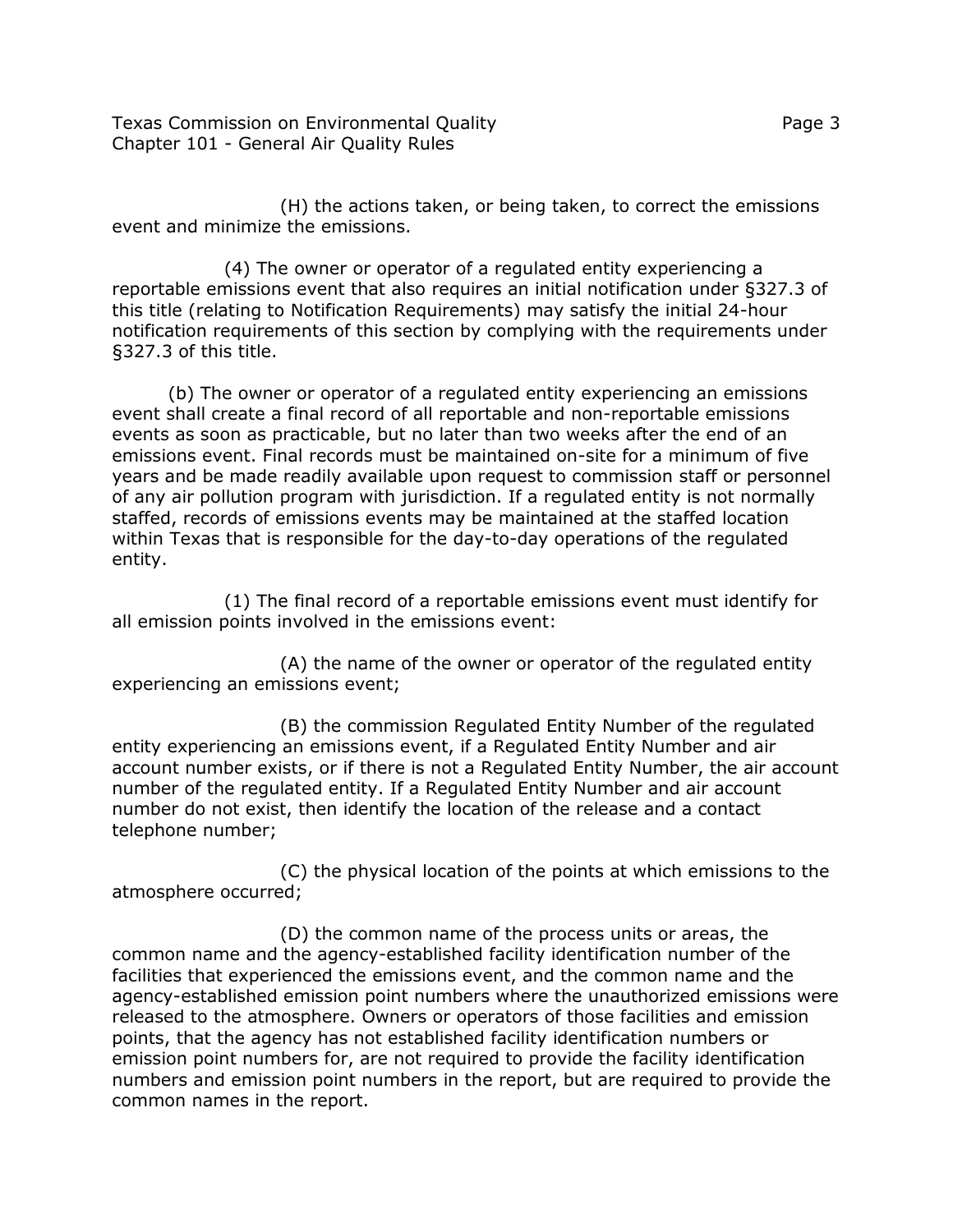Texas Commission on Environmental Quality **Page 4** and the state of the Page 4 Chapter 101 - General Air Quality Rules

(E) the date and time of the discovery of the emissions event;

(F) the estimated duration of the emissions;

(G) the compound descriptive type of all individually listed compounds or mixtures of air contaminants in the definition of RQ in §101.1 of this title, from all emission points involved in the emissions event, that are known through common process knowledge or past engineering analysis or testing to have been released during the emissions event, except for boilers or combustion turbines referenced in the definition of RQ in §101.1 of this title. Compounds or mixtures of air contaminants, that have an RQ greater than or equal to 100 pounds and the amount released is less than ten pounds in a 24-hour period, are not required to be specifically listed in the report, instead these compounds or mixtures of air contaminants may be identified together as "other";

(H) the estimated total quantities for those compounds or mixtures described in subparagraph (G) of this paragraph; the preconstruction authorization number or rule citation of the standard permit, permit by rule, or rule, if any, governing the facilities involved in the emissions event; and the authorized emissions limits, if any, for the facilities involved in the emissions events, except for boilers or combustion turbines referenced in the definition of RQ in §101.1 of this title, which record only the authorized opacity limit and the estimated opacity during the emissions event. Good engineering practice and methods must be used to provide reasonably accurate representations for emissions and opacity. Estimated emissions from compounds or mixtures of air contaminants that are identified as "other" under subparagraph (G) of this paragraph, are not required for each individual compound or mixture of air contaminants, however, a total estimate of emissions must be provided for the category identified as "other";

(I) the basis used for determining the quantity of air contaminants emitted, except for boilers or combustion turbines referenced in the definition of RQ in §101.1 of this title;

(J) the best known cause of the emissions event at the time of reporting;

(K) the actions taken, or being taken, to correct the emissions event and minimize the emissions; and

(L) any additional information necessary to evaluate the emissions event.

(2) Records of non-reportable emissions events must identify: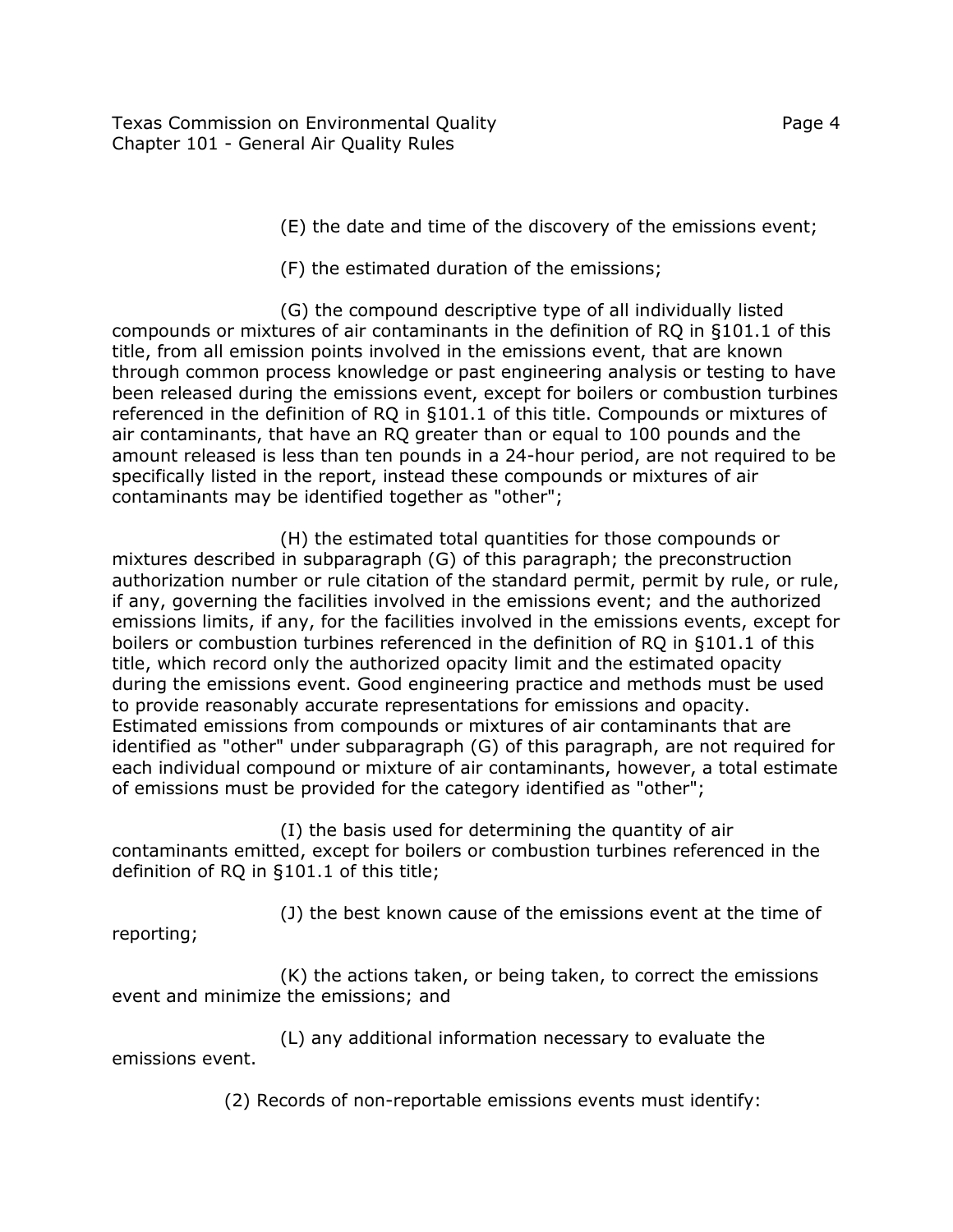Texas Commission on Environmental Quality **Page 1** and Page 5 Chapter 101 - General Air Quality Rules

(A) the name of the owner or operator of the regulated entity experiencing an emissions event;

(B) the commission Regulated Entity Number and air account number of the regulated entity experiencing an emissions event, if a Regulated Entity Number and air account number exists, or if there is not a Regulated Entity Number, the air account number of the regulated entity. If a Regulated Entity Number and air account number do not exist, then identify the location of the release and a contact telephone number;

(C) the physical location of the points at which emissions to the atmosphere occurred;

(D) the common name of the process units or areas, the common name and the agency-established facility identification number of the facilities that experienced the emissions event, and the common name and the agency-established emission point numbers where the unauthorized emissions were released to the atmosphere. Owners or operators of those facilities and emission points that the commission has not established facility identification numbers or emission point numbers for are not required to provide the facility identification numbers and emission point numbers in the report, but are required to provide the common names in the report;

(E) the date and time of the discovery of the emissions event;

(F) the estimated duration of the emissions;

(G) the compound descriptive type of the individually listed compounds or mixtures of air contaminants, in the definition of RQ in §101.1 of this title, from all emission points involved in the emissions event, that are known through common process knowledge or past engineering analysis, except for boilers or combustion turbines referenced in the definition of RQ in §101.1 of this title and that were unauthorized. Compounds or mixtures of air contaminants, that have an RQ greater than or equal to 100 pounds and the amount released is less than ten pounds in a 24-hour period, are not required to be specifically listed in the report, instead these compounds or mixtures of air contaminants may be identified together as "other";

(H) the estimated total quantities and the authorized emissions limits for those compounds or mixtures described in subparagraph (G) of this paragraph; the preconstruction authorization number or rule citation of the standard permit, permit by rule, or rule, if any, governing the facilities involved in the emissions event; and the authorized emissions limits, if any, for the facilities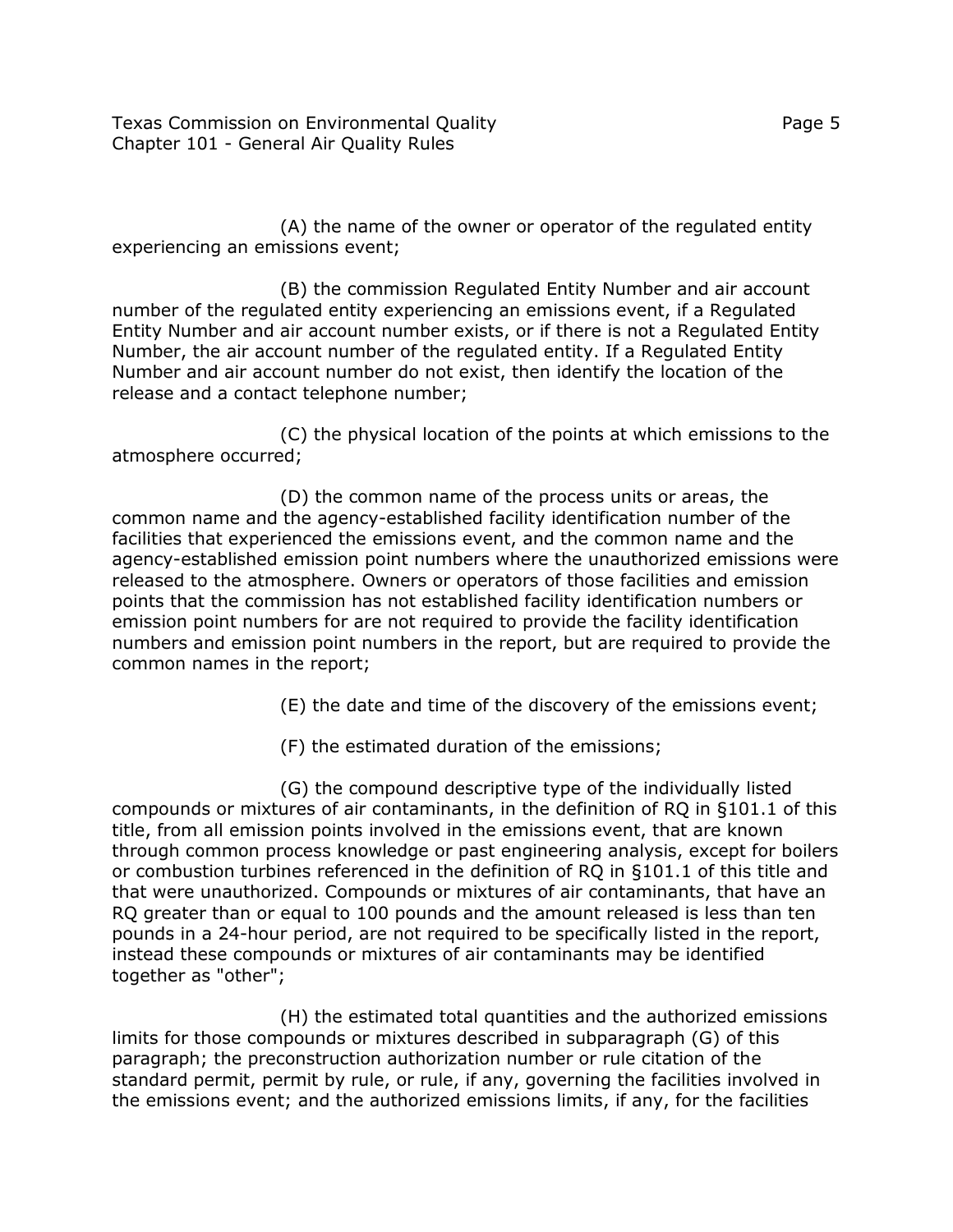Texas Commission on Environmental Quality Page 6 Chapter 101 - General Air Quality Rules

involved in the emissions events, except for boilers or combustion turbines referenced in the definition of RQ in §101.1 of this title, which record only the authorized opacity limit and the estimated opacity during the emissions event. Good engineering practice and methods must be used to provide reasonably accurate representations for emissions and opacity. Estimated emissions from compounds or mixtures of air contaminants that are identified as "other" under subparagraph (G) of this paragraph, are not required for each individual compound or mixture of air contaminants, however, a total estimate of emissions must be provided for the category identified as "other";

(I) the basis used for determining the quantity of air contaminants emitted, except for boilers or combustion turbines referenced in the definition of RQ in §101.1 of this title;

(J) the best known cause of the emissions event at the time of

recording;

(K) the actions taken, or being taken, to correct the emissions event and minimize the emissions; and

(L) any additional information necessary to evaluate the emissions event.

(c) For all reportable emissions events, if the information required in subsection (b) of this section differs from the information provided in the initial 24 hour notification under subsection (a) of this section, the owner or operator of the regulated entity shall submit a copy of the final record to the commission office for the region in which the regulated entity is located and to appropriate local air pollution agencies with jurisdiction no later than two weeks after the end of the emissions event. If the owner or operator does not submit a record under this subsection, the information provided in the initial 24-hour notification under subsection (a) of this section will be the final record of the emissions event, provided the initial 24-hour notification was submitted electronically in accordance with subsection (g) of this section. Any emissions of greenhouse gases, individually or collectively, are not required to be submitted under this subsection, except for specific individual air contaminant compounds listed in the definition of RQ in §101.1 of this title.

(d) The owner or operator of a boiler or combustion turbine, as defined in §101.1 of this title, fueled by natural gas, coal, lignite, wood, or fuel oil containing hazardous air pollutants at a concentration of less than 0.02% by weight, that is equipped with a continuous emission monitoring system that completes a minimum of one operating cycle (sampling, analyzing, and data recording) for each successive 15-minute interval, and is required to submit excess emission reports by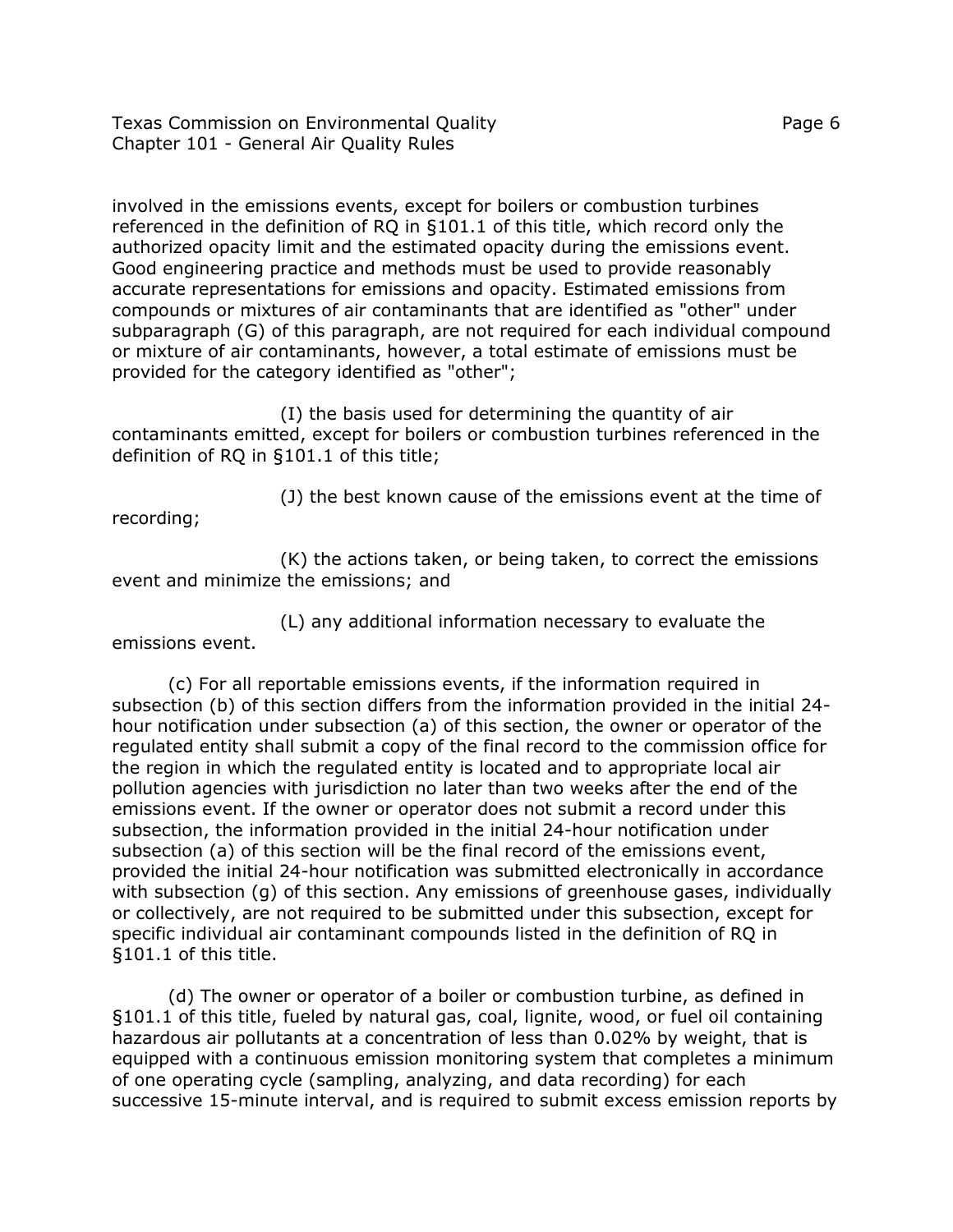Texas Commission on Environmental Quality **Page 7** All 2008 2 Chapter 101 - General Air Quality Rules

other state or federal requirements, is exempt from creating, maintaining, and submitting final records of reportable and non-reportable emissions events of the boiler or combustion turbine under subsections (b) and (c) of this section if the notice submitted under subsection (a) of this section contains the information required under subsection (b) of this section.

(e) As soon as practicable, but not later than 24 hours after the discovery of an excess opacity event, as defined in §101.1 of this title, where the owner or operator was not already required to provide an initial 24-hour notification under subsection (a)(2) or (3) of this section, the owner or operator shall notify the commission office for the region in which the regulated entity is located, and all appropriate local air pollution control agencies with jurisdiction. In the notification, the owner or operator shall identify:

(1) the name of the owner or operator of the regulated entity experiencing the excess opacity event;

(2) the commission Regulated Entity Number and air account number of the regulated entity experiencing an opacity event, if a Regulated Entity Number and air account number exists, or if there is not a Regulated Entity Number, the air account number of the regulated entity. If a Regulated Entity Number and air account number do not exist, then identify the location of the release and a contact telephone number;

(3) the physical location of the excess opacity event;

(4) the common name of the process units or areas, the common name of the facilities where the excess opacity event occurred, and the common name of the emission points where the excess opacity event occurred;

(5) the date and time of the discovery of the excess opacity event;

(6) the estimated duration of the excess opacity;

(7) the estimated opacity;

(8) the authorized opacity limit for the facilities having the excess opacity event;

(9) the best known cause of the excess opacity event at the time of the notification; and

(10) the actions taken, or being taken, to correct the excess opacity event.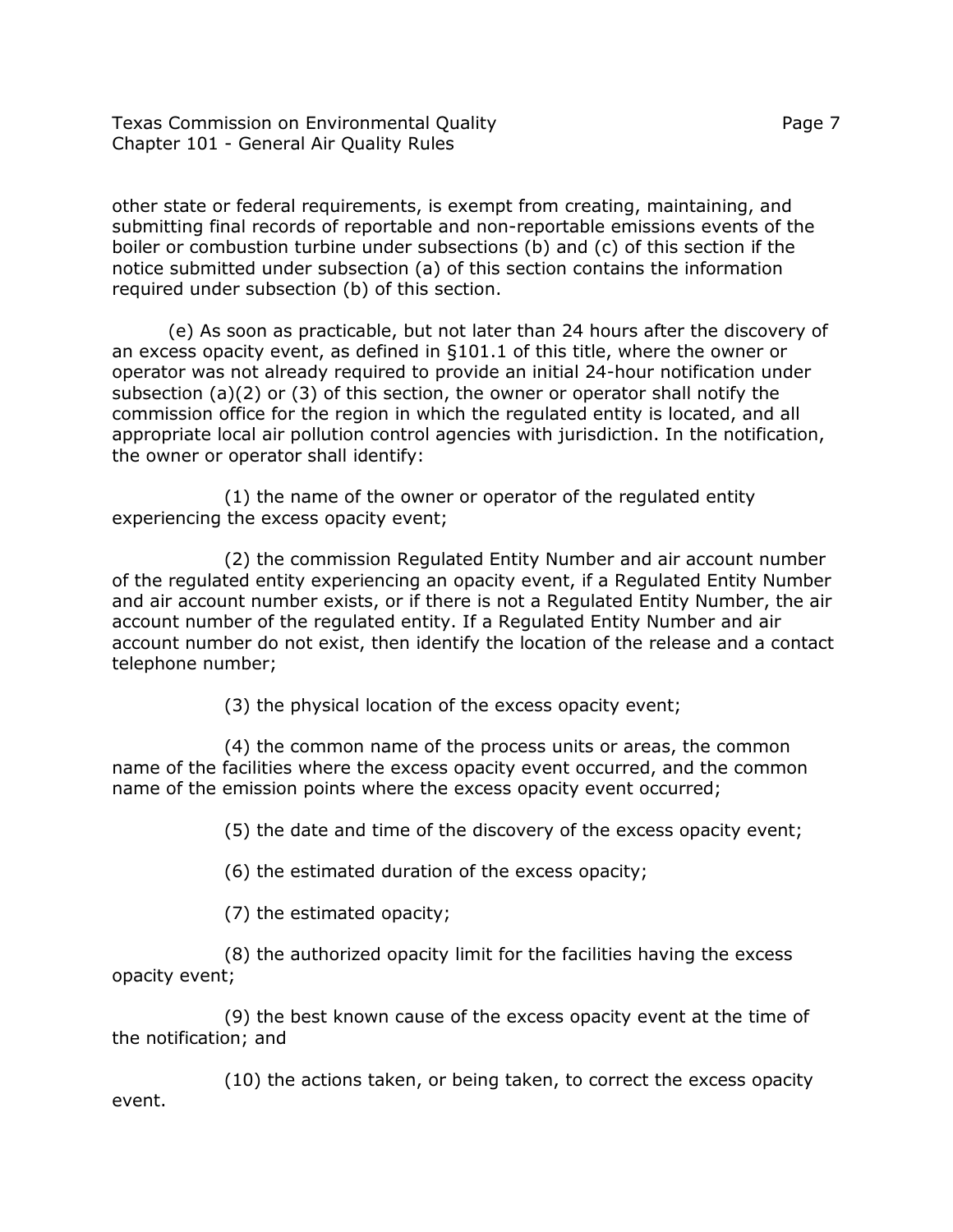Texas Commission on Environmental Quality **Page 8** and Page 8 Chapter 101 - General Air Quality Rules

(f) The owner or operator of any regulated entity subject to the provisions of this section shall perform, upon request by the executive director or any air pollution control agency with jurisdiction, a technical evaluation of each emissions event. The evaluation must include at least an analysis of the probable causes of each emissions event and any necessary actions to prevent or minimize recurrence. The evaluation must be submitted in writing to the executive director and to the appropriate local air pollution agencies with jurisdiction within 60 days from the date of request. The 60-day period may be extended by the executive director. Additionally, the owner or operator of a regulated entity experiencing an emissions event must provide, in writing, additional or more detailed information regarding the emissions event when requested by the executive director or any air pollution control agency with jurisdiction, within the time established in the request.

(g) On and after January 1, 2003, notifications and reports required in subsection (c) of this section must be submitted electronically to the commission using the electronic forms provided by the commission. On and after January 1, 2004, notifications required in subsections (a) and (e) of this section must be submitted via commission's secure Web server, facsimile, or electronic mail to the commission using electronic forms provided by the commission. Notwithstanding the requirement to report initial 24-hour notifications electronically after January 1, 2004, the owner or operator of a regulated entity experiencing a reportable emissions event that also requires an initial notification under §327.3 of this title, is not required to report the event electronically under this section provided the owner or operator complies with the requirements under §327.3 of this title and in subsections (a) and (c) of this section. If the initial notification is not submitted by using an online form on the commission's secure Web server, the owner or operator must submit the identical information on the commission's secure Web server within 48 hours of discovery of the event. In the event the commission's server is unavailable due to technical failures or scheduled maintenance, events may be reported via facsimile to the appropriate regional office. The commission will provide an alternative means of notification in the event that the commission's electronic reporting system is inoperative. Electronic notification and reporting is not required for small businesses that meet the small business definition in Texas Water Code, §5.135(g)(2) and to appropriate local air pollution control agencies with jurisdiction. Small businesses shall provide notifications and reporting by any viable means that meet the time frames required by this section.

(h) Annual emissions event reporting: beginning in calendar year 2007, on or before March 31 of each calendar year or as directed by the executive director, each owner or operator of a regulated entity, as defined in §101.1 of this title that is subject to reporting under §101.10 of this title (relating to Emissions Inventory Requirements), that experienced at least one emissions event during the calendar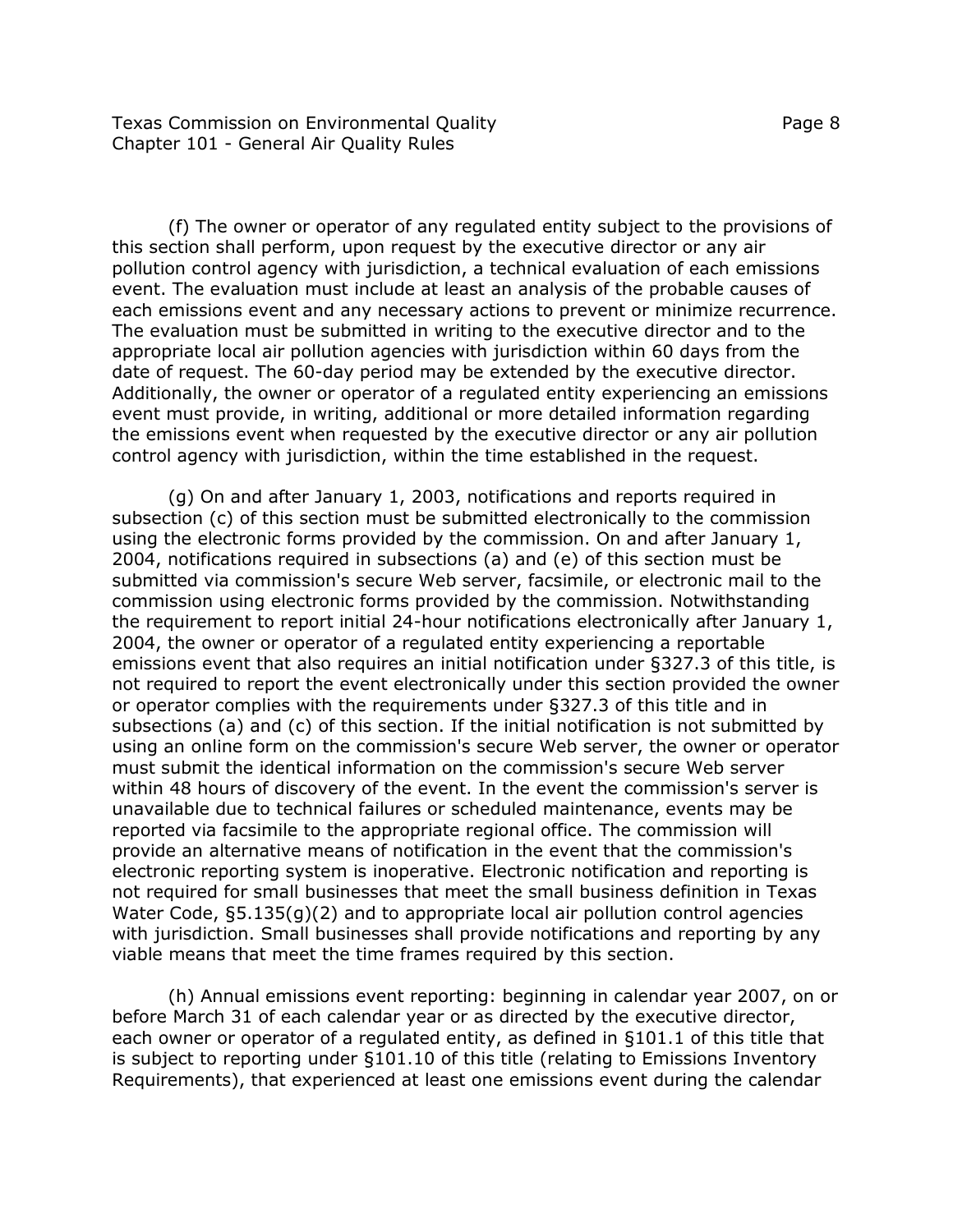Texas Commission on Environmental Quality **Page 9** and Page 9 Chapter 101 - General Air Quality Rules

year shall report to the executive director, and all appropriate local air pollution control agencies with jurisdiction, the following:

(1) the total number of reportable and the total number of nonreportable emissions events experienced at the regulated entity;

(2) the estimated total quantities for all compounds or mixtures of air contaminants, by compound or mixture, in the definition of RQ in §101.1 of this title that, by facility, were emitted during emissions events at the regulated entity. Compounds or mixtures of air contaminants, that have an RQ greater than or equal to 100 pounds and the amount released is less than one pound in a 24-hour period, are not required to be included in the report. Good engineering practice and methods must be used to provide reasonably accurate representations for emissions and opacity. This paragraph does not apply to boilers and combustion turbines referenced in the definition of RQ in §101.1 of this title that must report only the estimated opacities during emissions events and duration of unauthorized opacity; and

(3) owners and operators of regulated entities that are subject to reporting under §101.10 of this title shall provide the information required by this subsection as part of their reporting under §101.10 of this title.

Adopted July 1, 2015 **Effective 30, 2015**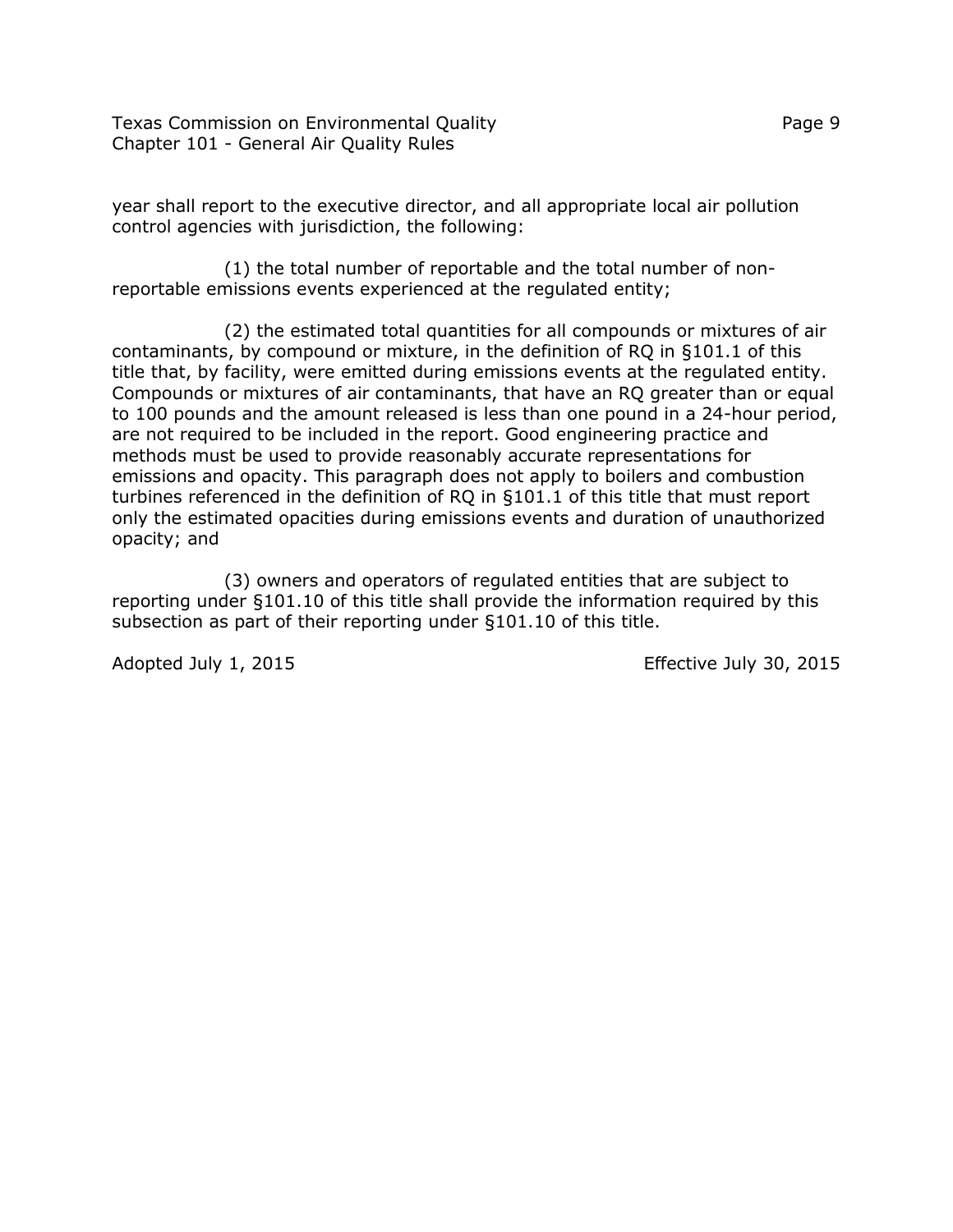Texas Commission on Environmental Quality Page 10 Chapter 101 - General Air Quality Rules

### **SUBCHAPTER F: EMISSIONS EVENTS AND SCHEDULED MAINTENANCE, STARTUP, AND SHUTDOWN ACTIVITIES DIVISION 2: MAINTENANCE, STARTUP, AND SHUTDOWN ACTIVITIES §101.211 Effective July 30, 2015**

#### **§101.211. Scheduled Maintenance, Startup, and Shutdown Reporting and Recordkeeping Requirements.**

(a) The owner or operator of a regulated entity conducting a scheduled maintenance, startup, or shutdown activity shall notify the commission office for the region in which the regulated entity is located and all appropriate local air pollution control agencies with jurisdiction at least ten days prior to any scheduled maintenance, startup, or shutdown activity that is expected to cause an unauthorized emission that equals or exceeds the reportable quantity (RQ) as defined in §101.1 of this title (relating to Definitions), by emissions point in any 24 hour period and/or an activity where the owner or operator expects only an excess opacity event as defined in §101.1 of this title. If notice cannot be given ten days prior to a scheduled maintenance, startup, or shutdown activity, notification must be given as soon as practicable prior to the scheduled activity. Maintenance, startup, or shutdown activities where the actual emissions exceed the emissions in the notification by more than an RQ or for which a notification was not submitted prior to the activity are either upsets or unplanned maintenance, startup, or shutdown activities, depending upon the reason for exceeding the estimate. Excess opacity events where unauthorized emissions result are emissions events. Owners and operators of a regulated entity with emissions events shall report such events as emissions events in accordance with the requirements in §101.201 of this title (relating to Emissions Event Reporting and Recordkeeping Requirements), or this section as applicable and §101.222 of this title (relating to Demonstrations).

(1) The notification for a scheduled maintenance, startup, or shutdown activity, except for boilers and combustion turbines referenced in the definition of RQ in §101.1 of this title, must identify:

(A) the name of the owner or operator;

(B) the commission Regulated Entity Number of the regulated entity, if a Regulated Entity Number and air account number exist(s), or if there is not a Regulated Entity Number, the air number of the regulated entity. If a Regulated Entity Number and air account number do not exist, then identify the location of the release and a contact telephone number;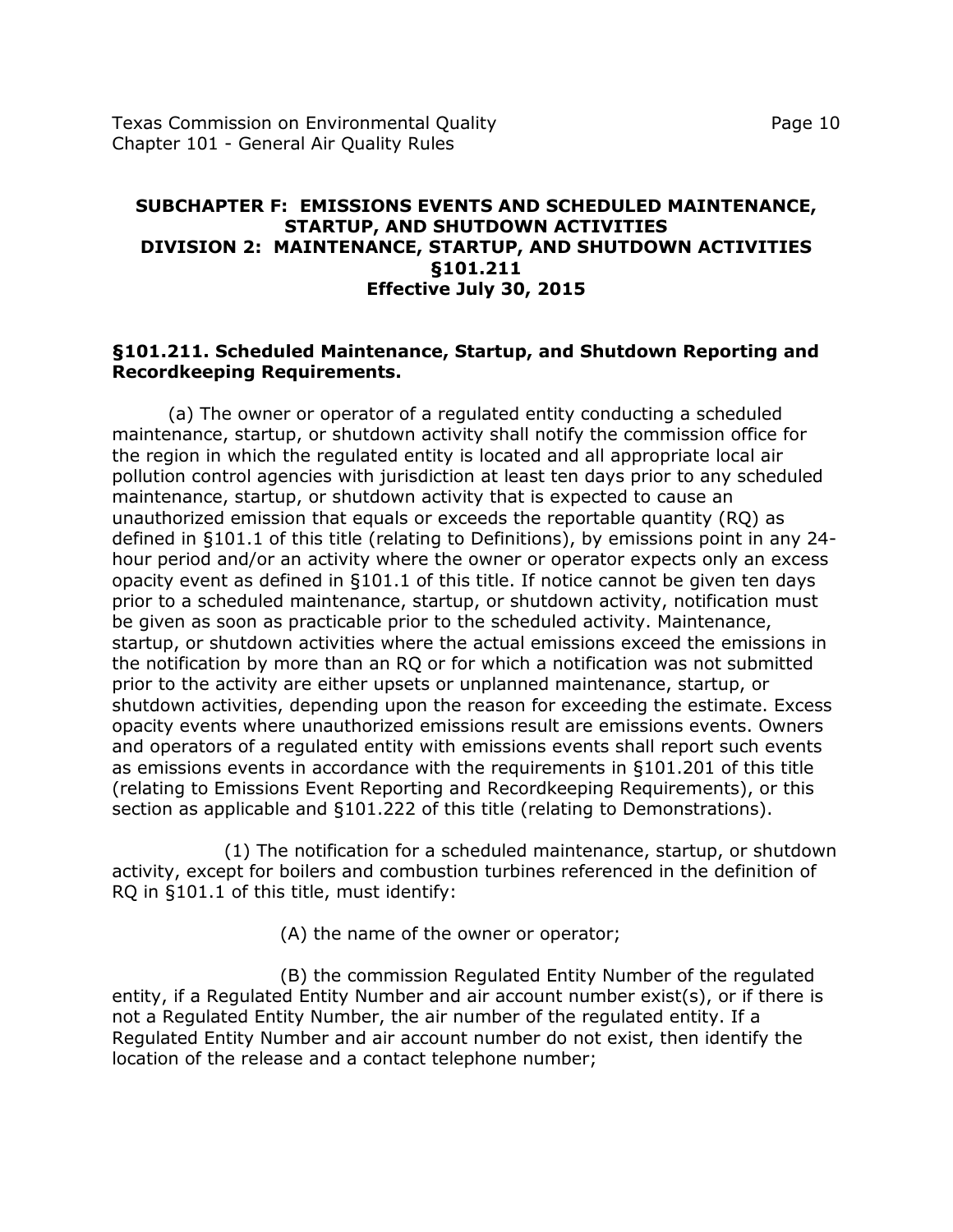Texas Commission on Environmental Quality Page 11 Chapter 101 - General Air Quality Rules

(C) the physical location of the points at which emissions from the scheduled maintenance, startup, or shutdown activity will occur;

(D) the type of scheduled maintenance, startup, or shutdown activity and the reason for the scheduled activity;

(E) the expected date and time of the scheduled maintenance, startup, or shutdown activity, and expected duration of any maintenance activity;

(F) the common name of the process units or areas, the common name and the agency-established facility identification number of the facilities that will be involved in the emissions activity, and the common name and the agency-established emission point numbers where the unauthorized emissions may be released to the atmosphere. Owners or operators of those facilities and emission points that the agency has not established facility identification numbers or emission point numbers for are not required to provide the facility identification numbers and emission point numbers in the report, but are required to provide the common names in the report;

(G) the expected duration of the emissions from the scheduled maintenance, startup, or shutdown activity;

(H) the compound descriptive type of the individually listed compounds or mixtures of air contaminants, in the definition of RQ in §101.1 of this title, for all emission points involved in the emissions activity, that through common process knowledge or past engineering analysis or testing are expected to equal or exceed the RQ. Compounds or mixtures of air contaminants, that have an RQ greater than or equal to 100 pounds and the amount released is less than ten pounds in a 24-hour period, are not required to be specifically listed in the report, instead these compounds or mixtures of air contaminants may be identified together as "other";

(I) the estimated total quantities for those compounds or mixtures described in subparagraph (H) of this paragraph; the preconstruction authorization number or rule citation of the standard permit, permit by rule, or rule, if any, governing the facilities involved in the activity; authorized emissions limits, if any, for the facilities involved in the emissions activity, and, if applicable, the estimated opacity and the authorized opacity limit. Good engineering practice and methods must be used to provide reasonably accurate representations for emissions and opacity. Estimated emissions from compounds or mixtures of air contaminants that are identified as "other" under subparagraph (H) of this paragraph, are not required for each individual compound or mixture of air contaminants, however, a total estimate of emissions must be provided for the category identified as "other";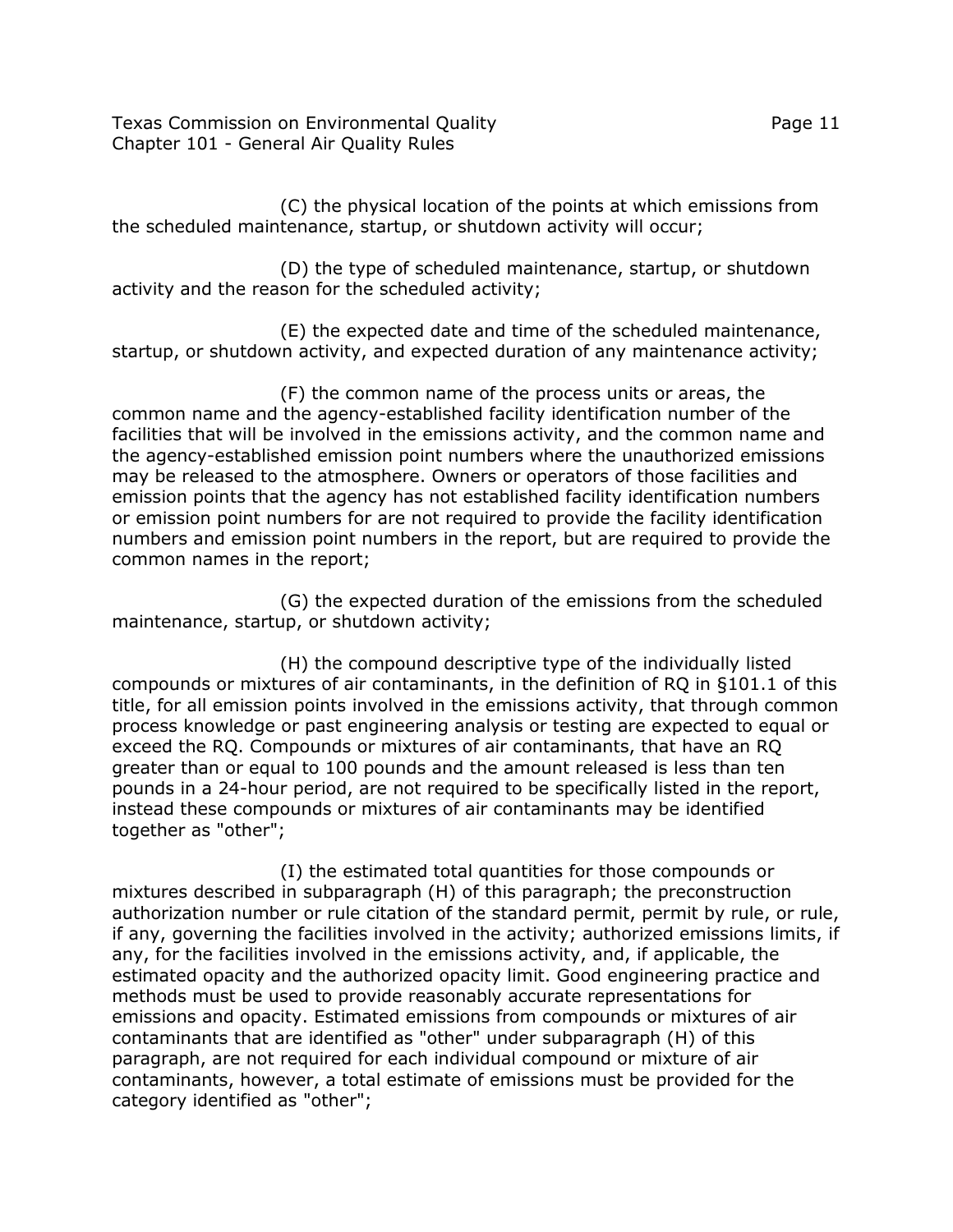Texas Commission on Environmental Quality Page 12 Chapter 101 - General Air Quality Rules

(J) the basis used for determining the quantity of air contaminants to be emitted; and

(K) the actions taken to minimize the emissions from the scheduled maintenance, startup, or shutdown activity.

(2) The notification for a scheduled maintenance, startup, or shutdown activity involving a boiler or combustion turbine referenced in the definition of RQ in §101.1 of this title, or where the owner or operator expects only an excess opacity event and the owner or operator was not already required to provide a notification under paragraph (1) of this subsection, must identify:

(A) the name of the owner or operator;

(B) the commission Regulated Entity Number of the regulated entity, if a Regulated Entity Number and air account number exist(s), or if there is not a Regulated Entity Number, the air account number of the regulated entity. If a Regulated Entity Number and air account number do not exist, then identify the location of the release and a contact telephone number;

(C) the physical location of the scheduled maintenance, startup, or shutdown activity;

(D) the type of scheduled maintenance, startup, or shutdown activity and the reason for the scheduled activity;

(E) the common name of the process units or areas, the common name and the agency-established facility identification numbers of the facility that experienced the excess opacity event, and the common name and the agency-established emission point numbers where the excess opacity event occurred. Owners or operators of those facilities and emission points that the agency has not established facility identification numbers or emission point numbers for are not required to provide the facility identification numbers and emission point numbers in the report, but are required to provide the common names in the report;

(F) the expected date and time of the scheduled maintenance, startup, or shutdown activity, and expected duration of any maintenance activity;

(G) the estimated duration of the emissions from the scheduled maintenance, startup, or shutdown activity;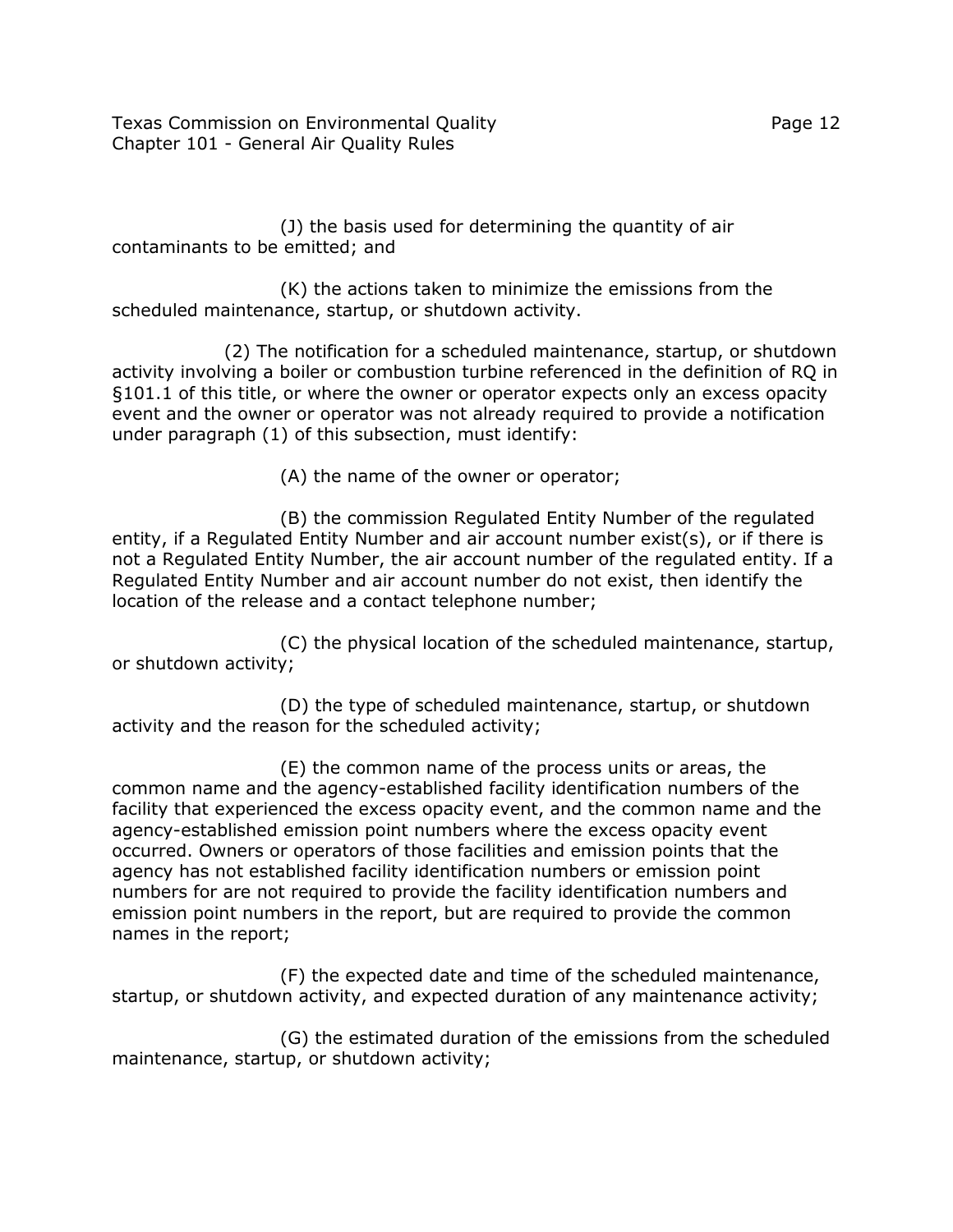Texas Commission on Environmental Quality Page 13 Chapter 101 - General Air Quality Rules

(H) the estimated opacity and the authorized opacity limit for those emission points that unauthorized opacity is expected; and

(I) the actions taken, or being taken, to minimize the emissions from the scheduled maintenance, startup, or shutdown activity.

(b) The owner or operator of a regulated entity conducting a scheduled maintenance, startup, or shutdown activity shall create a final record of all scheduled maintenance, startup, and shutdown activities with unauthorized emissions, or with opacity exceedances from boilers and combustion turbines referenced in the definition of RQ in §101.1 of this title. The final record must be created as soon as practicable, but no later than two weeks after the end of each scheduled activity. Final records must be maintained on-site for a minimum of five years and be made readily available upon request to commission staff or personnel of any air pollution program with jurisdiction. If a regulated entity is not normally staffed, records of scheduled maintenance, startup, and shutdown activities may be maintained at the staffed location within Texas that is responsible for day-to-day operations of the regulated entity. Such scheduled activity records must identify:

(1) for owners and operators of regulated entities that were required to notify under subsection (a) of this section:

(A) the name of the owner or operator;

(B) the commission Regulated Entity Number of the regulated entity, if a Regulated Entity Number and air account number exist(s), or if there is not a Regulated Entity Number, the air account number of the regulated entity. If a Regulated Entity Number and air account number do not exist, then identify the location of the regulated entity and a contact telephone number;

(C) the physical location of the scheduled points at which emissions from the maintenance, startup, or shutdown activity occurred;

(D) the type of scheduled maintenance, startup, or shutdown activity and the reason for the scheduled activity;

(E) the common name of the process units or areas, the common name and the agency-established facility identification number of the facilities that experienced the emissions activity, and the common name and the agency-established emission point numbers where the unauthorized emissions were released to the atmosphere. Owners or operators of those facilities and emission points that the agency has not established facility identification numbers or emission point numbers for are not required to provide the facility identification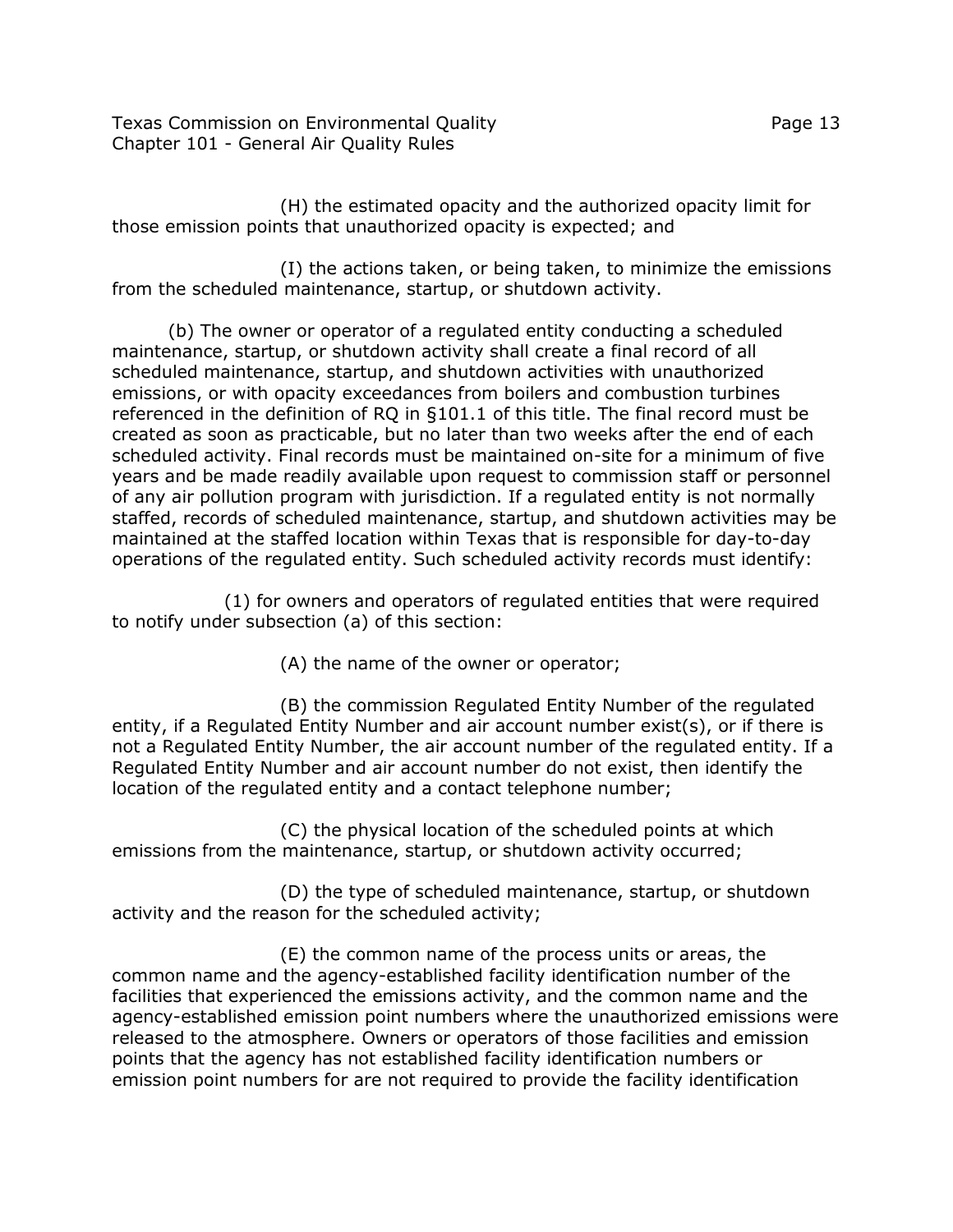Texas Commission on Environmental Quality Page 14 Chapter 101 - General Air Quality Rules

numbers and emission point numbers in the report, but are required to provide the common names in the report;

(F) the date and time of the scheduled maintenance, startup, or shutdown activity, and the duration of any maintenance activity;

(G) the duration of the emissions from the scheduled maintenance, startup, or shutdown activity;

(H) the compound descriptive type of all individually listed compounds or mixtures of air contaminants, in the definition of RQ in §101.1 of this title, involved in the emissions activity, that are known through common process knowledge or past engineering analysis or testing to have been released during the scheduled maintenance, startup, or shutdown activity, except for boilers or combustion turbines referenced in the definition of RQ in §101.1 of this title. Compounds or mixtures of air contaminants, that have an RQ greater than or equal to 100 pounds and the amount released is less than ten pounds in a 24-hour period, are not required to be specifically listed in the report instead these compounds or mixtures of air contaminants may be identified together as "other";

(I) the estimated total quantities and the authorized emissions limits for those compounds or mixtures described in subparagraph (H) of this paragraph; the preconstruction authorization number or rule citation of the standard permit, permit by rule, or rule, any, governing the facilities involved in the scheduled maintenance, startup, or shutdown activity; authorized emissions limits, if any, for the facility involved in the scheduled maintenance, startup, or shutdown activity, and, if applicable, the estimated opacity and authorized opacity limit, except for boilers or combustion turbines referenced in the definition of RQ in §101.1 of this title that record only the authorized opacity limit and the estimated opacity during the emissions event. Good engineering practice and methods must be used to provide reasonably accurate representations for emissions and opacity. Estimated emissions from compounds or mixtures of air contaminants that are identified as "other" under subparagraph (H) of this paragraph are not required for each individual compound or mixture of air contaminants; however, a total estimate of emissions must be provided for the category identified as "other";

(J) the basis used for determining the quantity of air contaminants to be emitted, except for boilers or combustion turbines referenced in the definition of RQ in §101.1 of this title; and

(K) the actions taken to minimize the emissions from the scheduled maintenance, startup, or shutdown activity;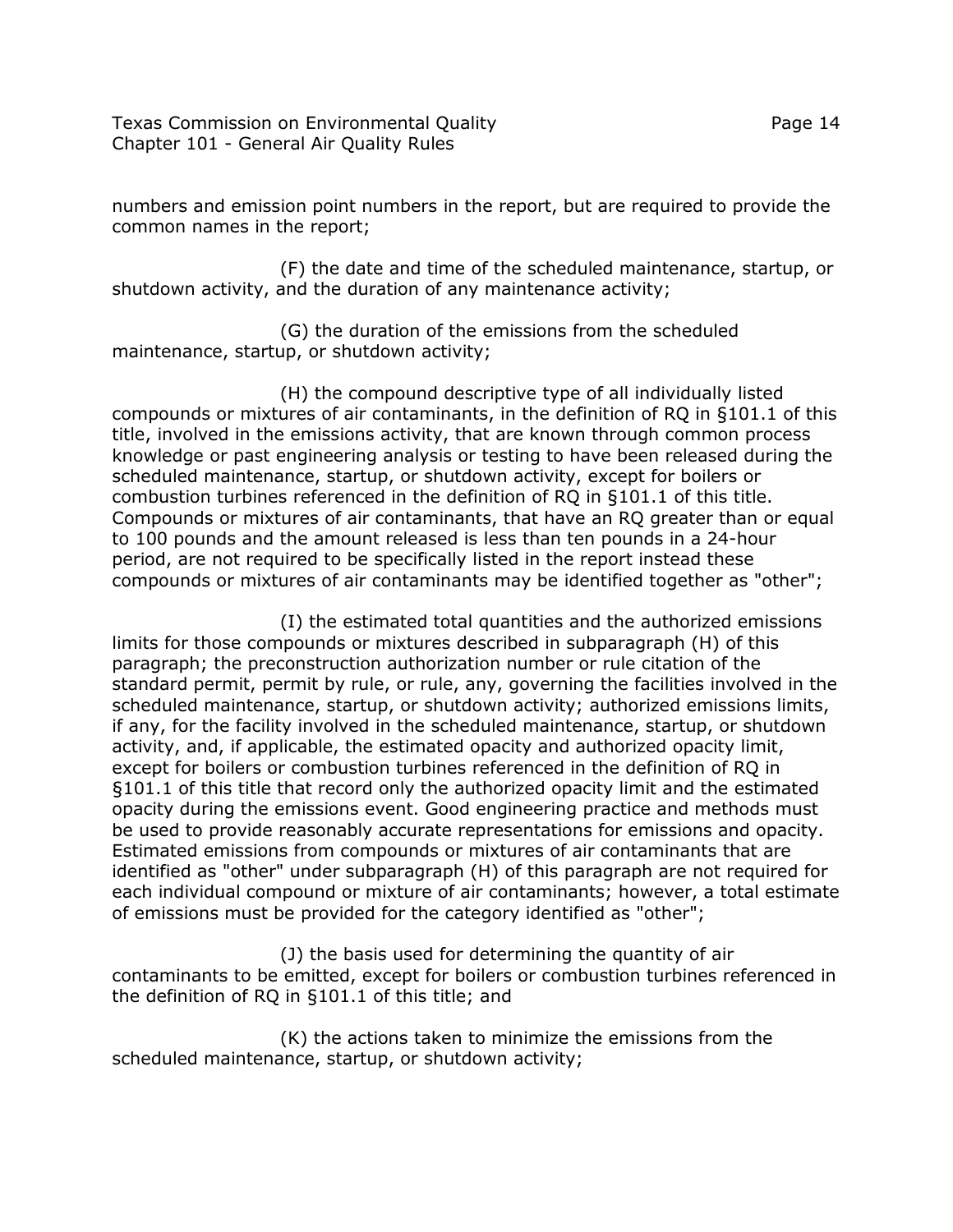Texas Commission on Environmental Quality Page 15 Chapter 101 - General Air Quality Rules

(2) for owners and operators of regulated entities that were not required to notify under subsection (a) of this section:

(A) the name of the owner or operator;

(B) the commission Regulated Entity Number of the regulated entity if a Regulated Entity Number and air account number exist(s), or if there is not a Regulated Entity Number, the air account number of the regulated entity. If a Regulated Entity Number and air account number do not exist, then identify the location of the release and a contact telephone number;

(C) the physical location of the scheduled points at which emissions from the maintenance, startup, or shutdown activity occurred;

(D) the type of scheduled maintenance, startup, or shutdown activity and the reason for the scheduled activity;

(E) the common name of the process unit or areas, the common name and the agency-established facility identification numbers of the facilities that experienced the emissions activity, and the common name and the agencyestablished emission point numbers where the unauthorized emissions were released to the atmosphere. Owners or operators of those facilities and emission points that the agency has not established facility identification numbers or emission point numbers for are not required to provide the facility identification numbers and emission point numbers in the report, but are required to provide the common names in the report;

(F) the date and time of the scheduled maintenance, startup, or shutdown activity, and the duration of any maintenance activity;

(G) the duration of the emissions from the scheduled maintenance, startup, or shutdown activity;

(H) the compound descriptive type of the individually listed compounds or mixtures of air contaminants, in the definition of RQ in §101.1 of this title, that are known through common process knowledge, past engineering analysis, except for boilers or combustion turbines referenced in the definition of RQ in §101.1 of this title and that were unauthorized. Compounds or mixtures of air contaminants, that have an RQ greater than or equal to 100 pounds and the amount released is less than ten pounds in a 24-hour period, are not required to be specifically listed in the record instead these compounds or mixtures of air contaminants may be identified together as "other;" and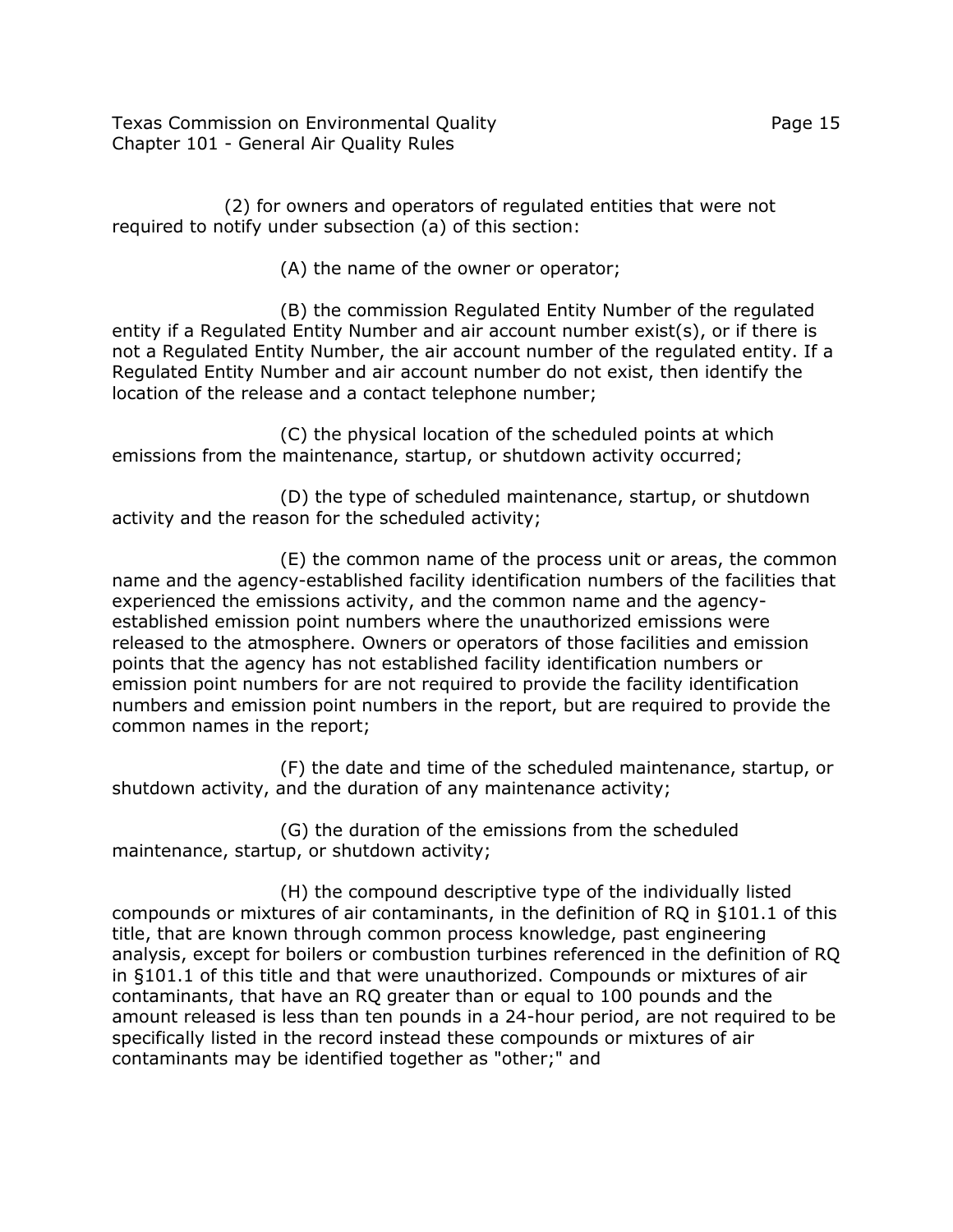Texas Commission on Environmental Quality Page 16 Chapter 101 - General Air Quality Rules

(I) the estimated total quantities and the authorized emissions limits for those compounds or mixtures described in subparagraph (H) of this paragraph. Good engineering practice and methods must be used to provide reasonably accurate representations for emissions and opacity. Estimated emissions from compounds or mixtures of air contaminants that are identified as "other" under subparagraph (H) of this paragraph are not required for each individual compound or mixture of air contaminants, however, a total estimate of emissions must be provided for the category identified as "other."

(c) For any scheduled maintenance, startup, or shutdown activity for which an initial notification was submitted under subsection (a) of this section, which does not provide all the information required in subsection (b) of this section or if the information has changed from the prior notification, the owner or operator of the regulated entity shall submit a final record as required by subsection (b) of this section to the commission office for the region in which the regulated entity is located and to appropriate local air pollution agencies with jurisdiction no later than two weeks after the end of the scheduled activity. If the owner or operator does not submit a record under this subsection, the information provided under subsection (a) of this section will be the final record of the scheduled activity.

(d) The owner or operator of a boiler or combustion turbine as defined in §101.1 of this title fueled by natural gas, coal, lignite, wood, or fuel oil containing hazardous air pollutants at a concentration of less than 0.02% by weight, that is equipped with a continuous emission monitoring system that completes a minimum of one operating cycle (sampling, analyzing, and data recording) for each successive 15-minute interval, and is required to submit excess emissions reports by other state or federal rules, is exempt from creating, maintaining, and submitting final records of scheduled maintenance, startup, and shutdown activities with unauthorized emissions under subsections (b) and (c) of this section, if the notice submitted under subsection (a) of this section contains the information required under subsection (b) of this section.

(e) The executive director may specify the amount, time, and duration of emissions that will be allowed during the scheduled maintenance, startup, or shutdown activity. The owner or operator of any source subject to the provisions of this section shall submit a technical plan for any scheduled maintenance, startup, or shutdown activity when requested by the executive director with a copy to the appropriate local air pollution agencies with jurisdiction. The plan must contain a detailed explanation of the means by which emissions will be minimized during the scheduled maintenance, startup, or shutdown activity. For those emissions that must be released into the atmosphere, the plan must include the reasons such emissions cannot be reduced further.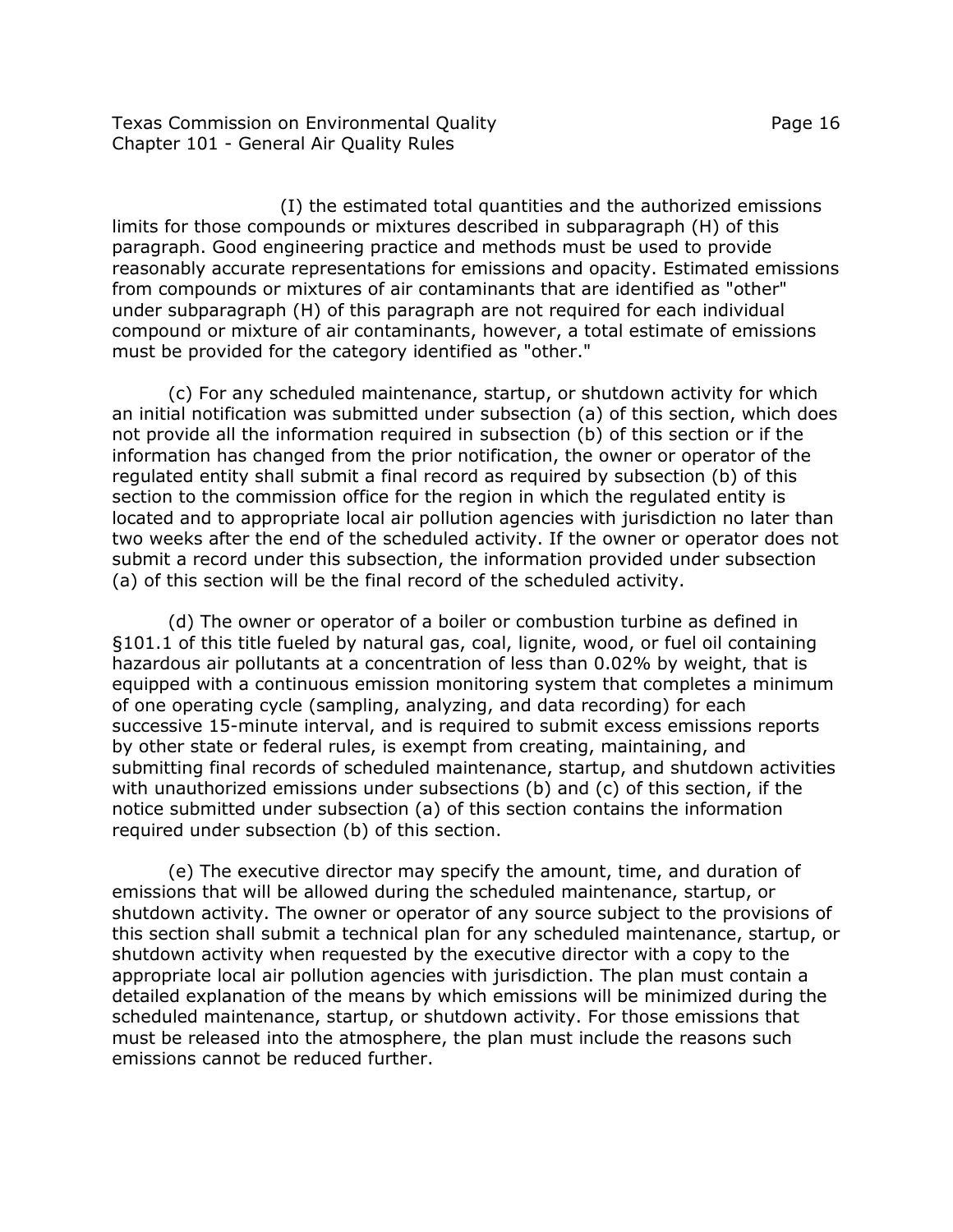Texas Commission on Environmental Quality Page 17 Chapter 101 - General Air Quality Rules

(f) For annual scheduled maintenance, startup, and shutdown activity reporting on or before March 31, of each calendar year, beginning in calendar year 2007, or as directed by the executive director, each owner or operator of a regulated entity site, as defined in §101.1 of this title that is subject to reporting under §101.10 of this title (relating to Emissions Inventory Requirements), that experienced at least one scheduled maintenance, startup, and shutdown activity during the calendar year must report to the executive director, and all appropriate local air pollution control agencies with jurisdiction:

(1) the number of reportable and non-reportable scheduled maintenance, startup, and shutdown activities experienced at the regulated entity; and

(2) the estimated total quantities for all compounds or mixtures, by compound or mixture, of air contaminants, in the definition of RQ in §101.1 of this title that, by facility, emitted during scheduled maintenance, startup, and shutdown activities at the regulated entity. Compounds or mixtures of air contaminants, that have an RQ greater than or equal to 100 pounds and the amount released is less than one pound in a 24-hour period, are not required to be included in the report. Good engineering practice and methods must be used to provide reasonably accurate representations for emissions and opacity. This paragraph does not apply to boilers and combustion turbines referenced in the definition of RQ in §101.1 of this title, that must report only the estimated opacities during emissions events and duration of unauthorized opacity; and

(3) owners and operators of regulated entities that are subject to reporting under §101.10 of this title shall provide the information required by this subsection as part of their reporting under §101.10 of this title.

Adopted July 1, 2015 **Effective 30, 2015**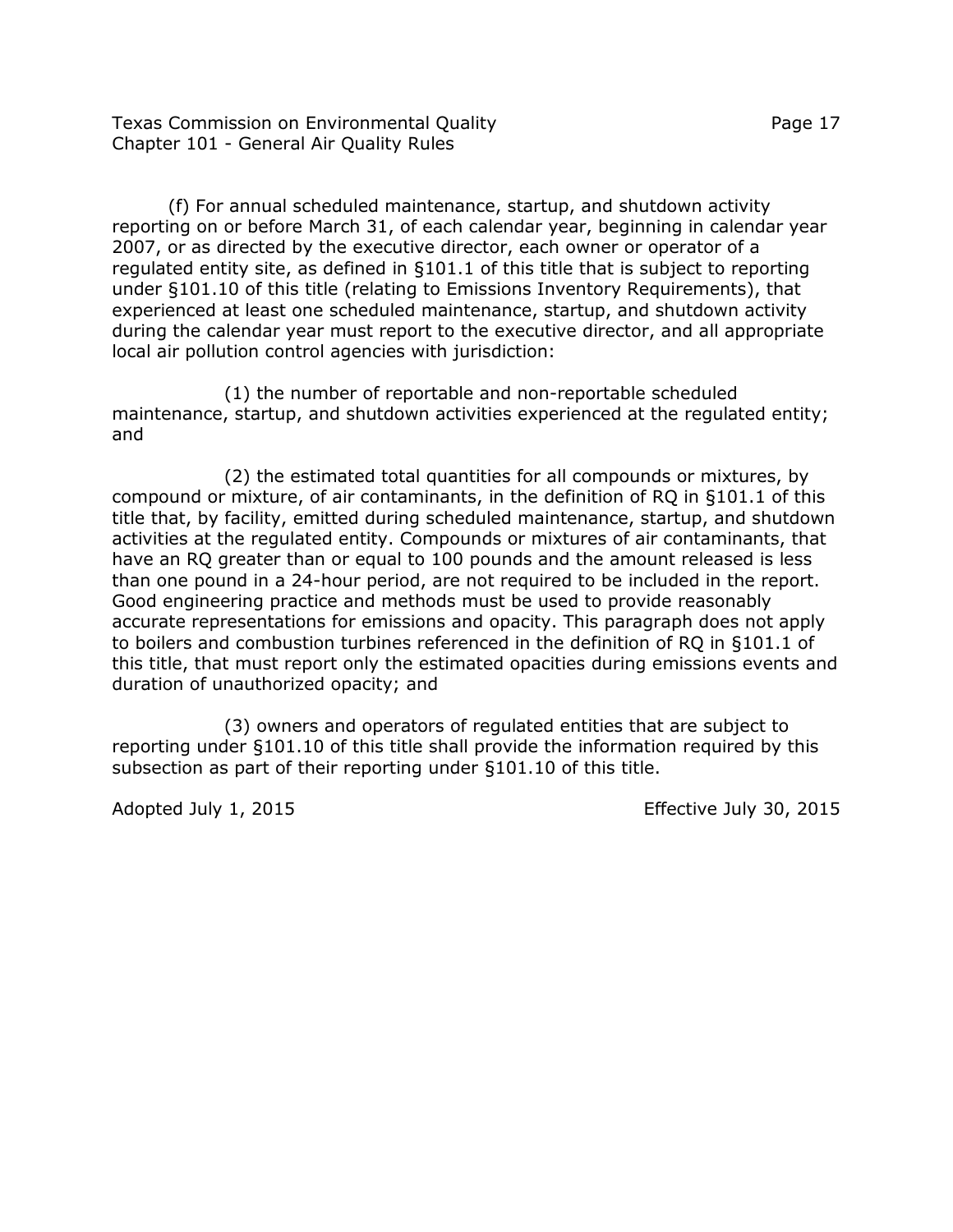## **SUBCHAPTER F: EMISSIONS EVENTS AND SCHEDULED MAINTENANCE, STARTUP, AND SHUTDOWN ACTIVITIES DIVISION 3: OPERATIONAL REQUIREMENTS, DEMONSTRATIONS, AND ACTIONS TO REDUCE EXCESSIVE EMISSIONS §§101.221 - 101.224 Effective November 24, 2016**

## **§101.221. Operational Requirements.**

(a) All pollution emission capture equipment and abatement equipment must be maintained in good working order and operated properly during facility operations. Emission capture and abatement equipment must be considered to be in good working order and operated properly when operated in a manner such that each facility is operating within authorized emission limitations.

(b) Smoke generators and other devices used for training inspectors in the evaluation of visible emissions at a training school approved by the commission are not required to meet the allowable emission levels set by the rules, but must be located and operated such that a nuisance is not created at any time.

(c) Equipment, machines, devices, flues, and/or contrivances built or installed to be used at a domestic residence for domestic use are not required to meet the allowable emission levels set by the rules unless specifically required by a particular rule.

(d) Sources emitting air contaminants that cannot be controlled or reduced due to a lack of technological knowledge may be exempt from the applicable rules when so determined and ordered by the commission. The commission may specify limitations and conditions as to the operation of such exempt sources. The commission will not exempt sources from complying with any federal requirements, including New Source Performance Standards (40 Code of Federal Regulations Part 60) and National Emission Standards for Hazardous Air Pollutants (40 Code of Federal Regulations Parts 61 and 63).

(e) The owner or operator of a facility has the burden of proof to demonstrate that the applicable criteria identified in §101.222(relating to Demonstrations) are satisfied.

(f) This section does not limit the commission's power to require corrective action as necessary to minimize emissions, or to order any action indicated by the circumstances to control a condition of air pollution.

Adopted December 14, 2005 Effective January 5, 2006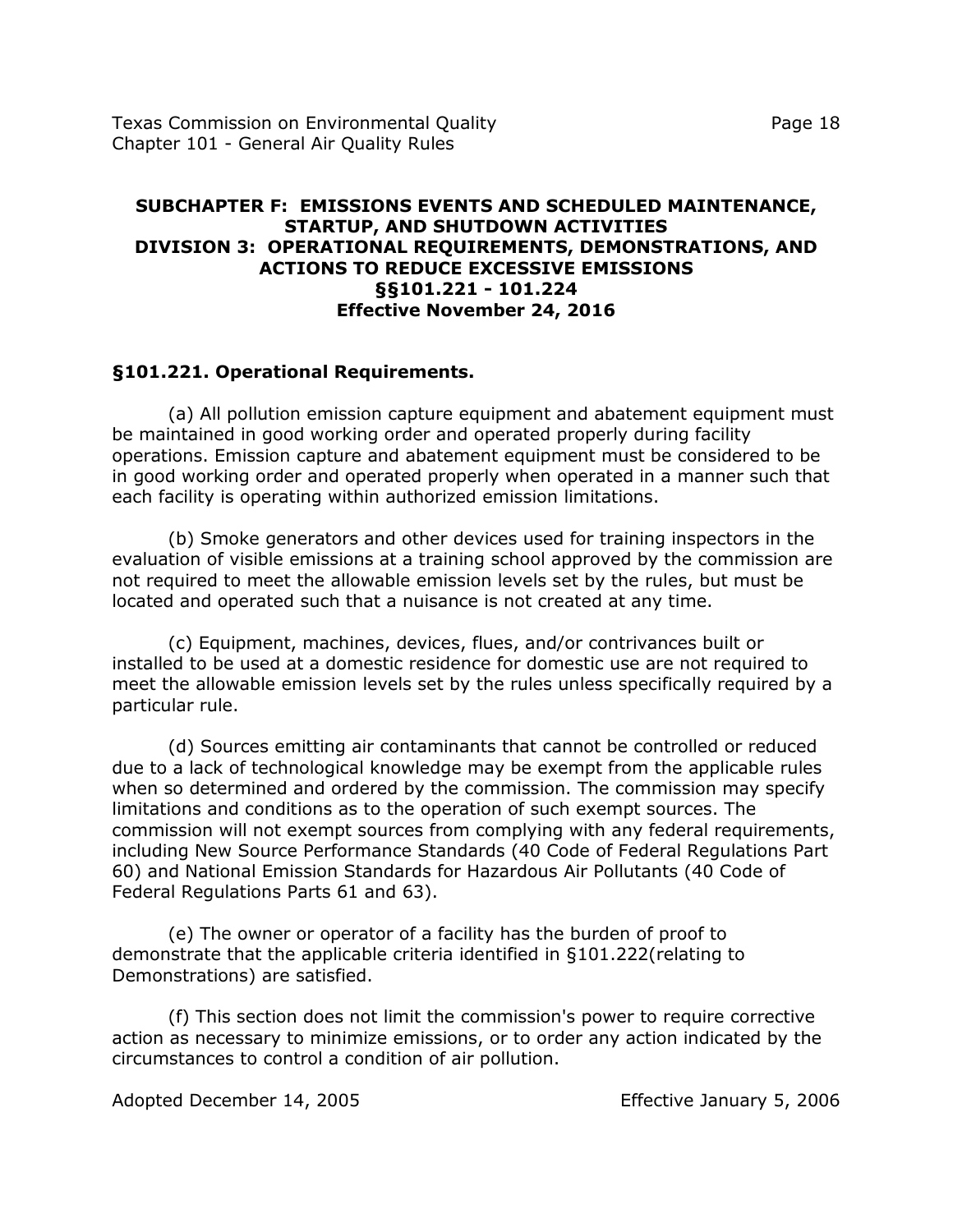## **§101.222. Demonstrations.**

(a) Excessive emissions event determinations. The executive director shall determine when emissions events are excessive. To determine whether an emissions event or emissions events are excessive, the executive director will evaluate emissions events using the following criteria:

(1) the frequency of the facility's emissions events;

(2) the cause of the emissions event;

(3) the quantity and impact on human health or the environment of the emissions event;

(4) the duration of the emissions event;

(5) the percentage of a facility's total annual operating hours during which emissions events occur; and

(6) the need for startup, shutdown, and maintenance activities.

(b) Non-excessive upset events. Upset events that are determined not to be excessive emissions events are subject to an affirmative defense to all claims in enforcement actions brought for these events, other than claims for administrative technical orders and actions for injunctive relief, for which the owner or operator proves all of the following:

(1) the owner or operator complies with the requirements of §101.201 of this title (relating to Emissions Event Reporting and Recordkeeping Requirements). In the event the owner or operator fails to report as required by §101.201(a)(2) or (3), (b), or (e) of this title, the commission will initiate enforcement for such failure to report and for the underlying emissions event itself. This subsection does not apply when there are minor omissions or inaccuracies that do not impair the commission's ability to review the event according to this rule, unless the owner or operator knowingly or intentionally falsified the information in the report;

(2) the unauthorized emissions were caused by a sudden, unavoidable breakdown of equipment or process, beyond the control of the owner or operator;

(3) the unauthorized emissions did not stem from any activity or event that could have been foreseen and avoided or planned for, and could not have been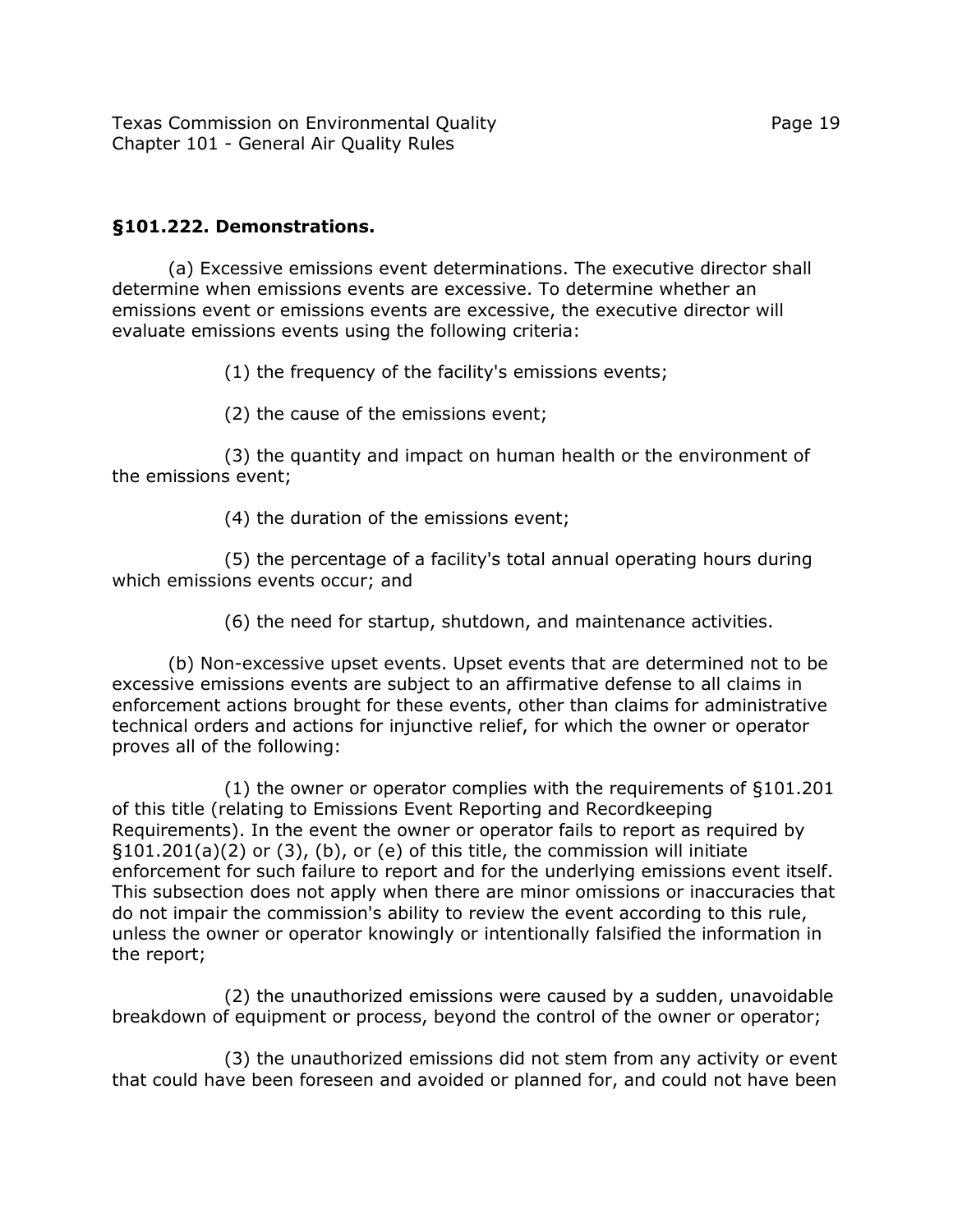Texas Commission on Environmental Quality Page 20 Chapter 101 - General Air Quality Rules

avoided by better operation and maintenance practices or technically feasible design consistent with good engineering practice;

(4) the air pollution control equipment or processes were maintained and operated in a manner consistent with good practice for minimizing emissions and reducing the number of emissions events;

(5) prompt action was taken to achieve compliance once the operator knew or should have known that applicable emission limitations were being exceeded, and any necessary repairs were made as expeditiously as practicable;

(6) the amount and duration of the unauthorized emissions and any bypass of pollution control equipment were minimized and all possible steps were taken to minimize the impact of the unauthorized emissions on ambient air quality;

(7) all emission monitoring systems were kept in operation if possible;

(8) the owner or operator actions in response to the unauthorized emissions were documented by contemporaneous operation logs or other relevant evidence;

(9) the unauthorized emissions were not part of a frequent or recurring pattern indicative of inadequate design, operation, or maintenance;

(10) the percentage of a facility's total annual operating hours during which unauthorized emissions occurred was not unreasonably high; and

(11) the unauthorized emissions did not cause or contribute to an exceedance of the national ambient air quality standards (NAAQS), prevention of significant deterioration (PSD) increments, or to a condition of air pollution.

(c) Unplanned maintenance, startup, or shutdown activity. Emissions from an unplanned maintenance, startup, or shutdown activity that are determined not to be excessive are subject to an affirmative defense to all claims in enforcement actions brought for these activities, other than claims for administrative technical orders and actions for injunctive relief, for which the owner or operator proves the emissions were from an unplanned maintenance, startup, or shutdown activity, as defined in §101.1 of this title (relating to Definitions), and all of the following:

(1) for a scheduled maintenance, startup, or shutdown activity, the owner or operator complies with the requirements of §101.211 of this title (relating to Scheduled Maintenance, Startup, and Shutdown Reporting and Recordkeeping Requirements). For an unscheduled maintenance, startup, and shutdown activity, the owner or operator complies with the requirements of §101.201 of this title and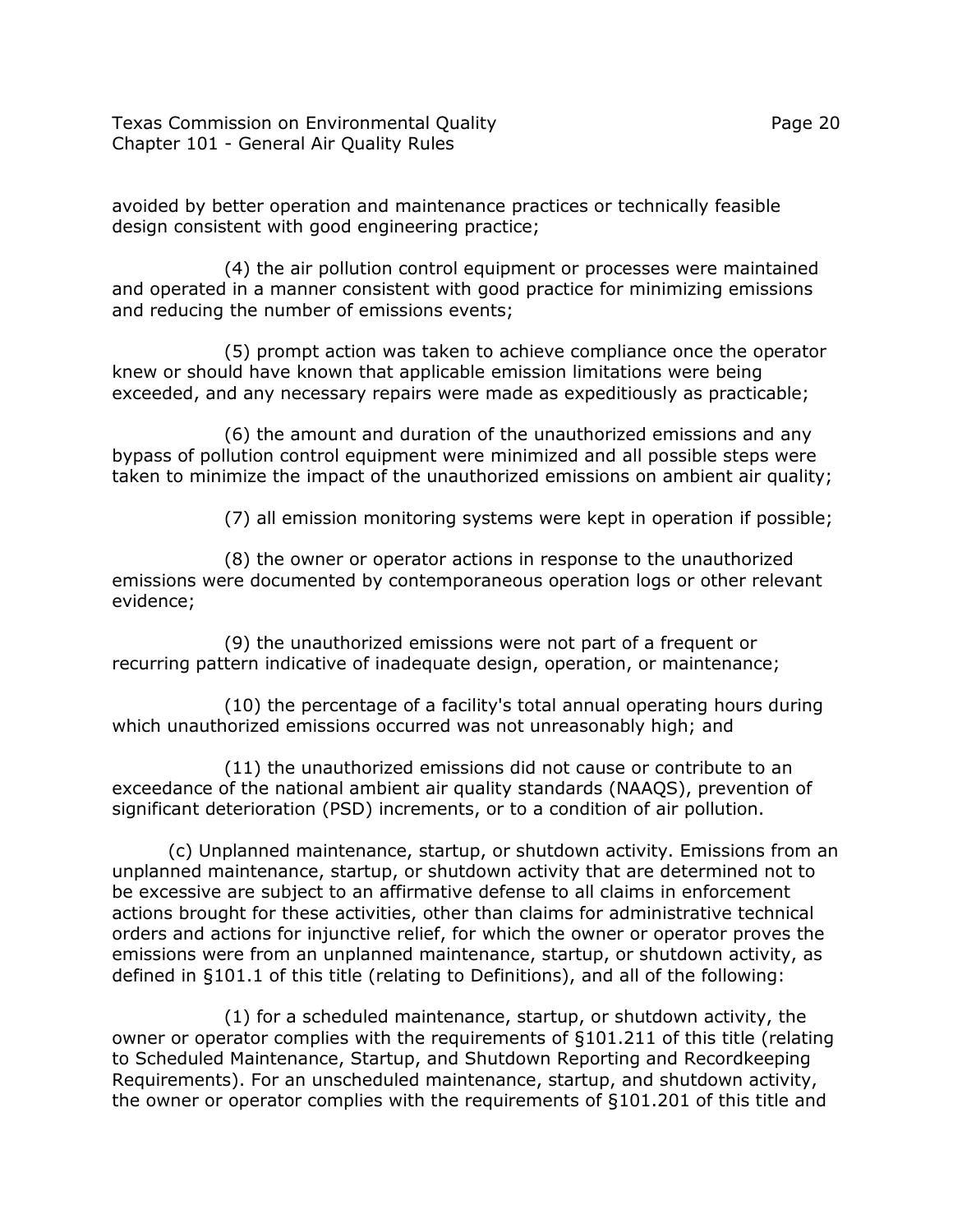Texas Commission on Environmental Quality Page 21 Chapter 101 - General Air Quality Rules

demonstrates that reporting under §101.211(a) of this title was not reasonably possible. Failure to report information that does not impair the commission's ability to review the activity, such as minor omissions or inaccuracies, will not result in enforcement action and loss of opportunity to claim the affirmative defense, unless the owner or operator knowingly or intentionally falsified the information in the report;

(2) the periods of unauthorized emissions from any unplanned maintenance, startup, or shutdown activity could not have been prevented through planning and design;

(3) the unauthorized emissions from any unplanned maintenance, startup, or shutdown activity were not part of a recurring pattern indicative of inadequate design, operation, or maintenance;

(4) if the unauthorized emissions from any unplanned maintenance, startup, or shutdown activity were caused by a bypass of control equipment, the bypass was unavoidable to prevent loss of life, personal injury, or severe property damage;

(5) the facility and air pollution control equipment were operated in a manner consistent with good practices for minimizing emissions;

(6) the frequency and duration of operation in an unplanned maintenance, startup, or shutdown mode resulting in unauthorized emissions were minimized and all possible steps were taken to minimize the impact of the unauthorized emissions on ambient air quality;

(7) all emissions monitoring systems were kept in operation if possible;

(8) the owner or operator actions during the period of unauthorized emissions from any unplanned maintenance, startup, or shutdown activity were documented by contemporaneous operating logs or other relevant evidence; and

(9) unauthorized emissions did not cause or contribute to an exceedance of the NAAQS, PSD increments, or a condition of air pollution.

(d) Excess opacity events. Excess opacity events due to an upset that are subject to §101.201(e) of this title, or for other opacity events where there was no emissions event, are subject to an affirmative defense to all claims in enforcement actions for these events, other than claims for administrative technical orders and actions for injunctive relief, for which the owner or operator proves all of the following: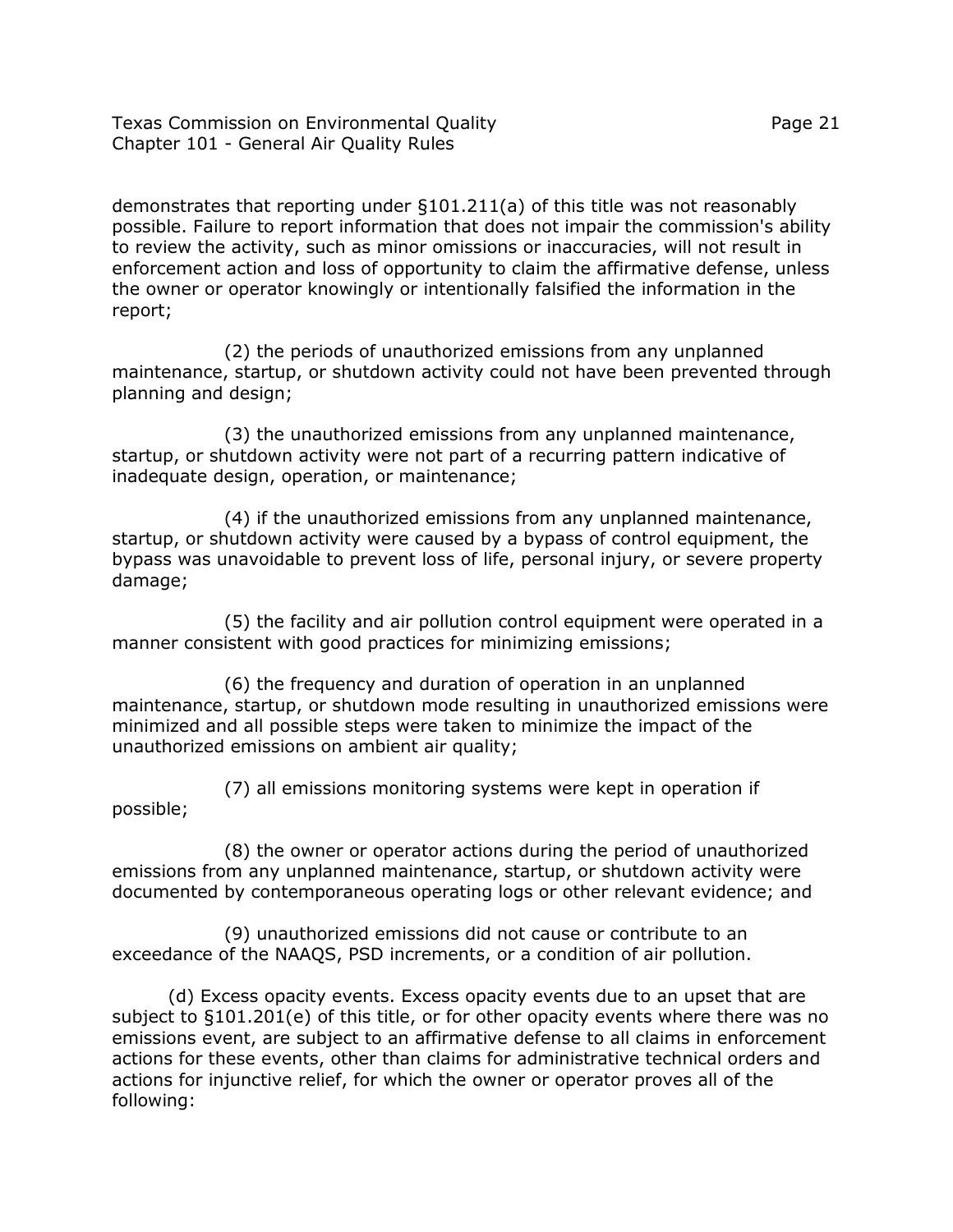(1) the owner or operator complies with the requirements of §101.201 of this title. Failure to report information that does not impair the commission's ability to review the event, such as minor omissions or inaccuracies, will not result in enforcement action and loss of opportunity to claim the affirmative defense, unless the owner or operator knowingly or intentionally falsified the information in the report;

(2) the opacity was caused by a sudden, unavoidable breakdown of equipment or process beyond the control of the owner or operator;

(3) the opacity did not stem from any activity or event that could have been foreseen and avoided or planned for, and could not have been avoided by better operation and maintenance practices or by technically feasible design consistent with good engineering practice;

(4) the air pollution control equipment or processes were maintained and operated in a manner consistent with good practice for minimizing opacity;

(5) prompt action was taken to achieve compliance once the operator knew or should have known that applicable opacity limitations were being exceeded and any necessary repairs were made as expeditiously as practicable;

(6) the amount and duration of the opacity event and any bypass of pollution control equipment were minimized and all possible steps were taken to minimize the impact of the opacity on ambient air quality;

(7) all emission monitoring systems were kept in operation if possible;

(8) the owner or operator actions in response to the opacity event were documented by contemporaneous operation logs or other relevant evidence;

(9) the opacity event was not part of a frequent or recurring pattern indicative of inadequate design, operation, or maintenance; and

(10) the opacity event did not cause or contribute to a condition of air pollution.

(e) Opacity events resulting from unplanned maintenance, startup, or shutdown activity. Excess opacity events, or other opacity events where there was no emissions event, that result from an unplanned maintenance, startup, or shutdown activity that are determined not to be excessive are subject to an affirmative defense to all claims in enforcement actions brought for these activities, other than claims for administrative technical orders and actions for injunctive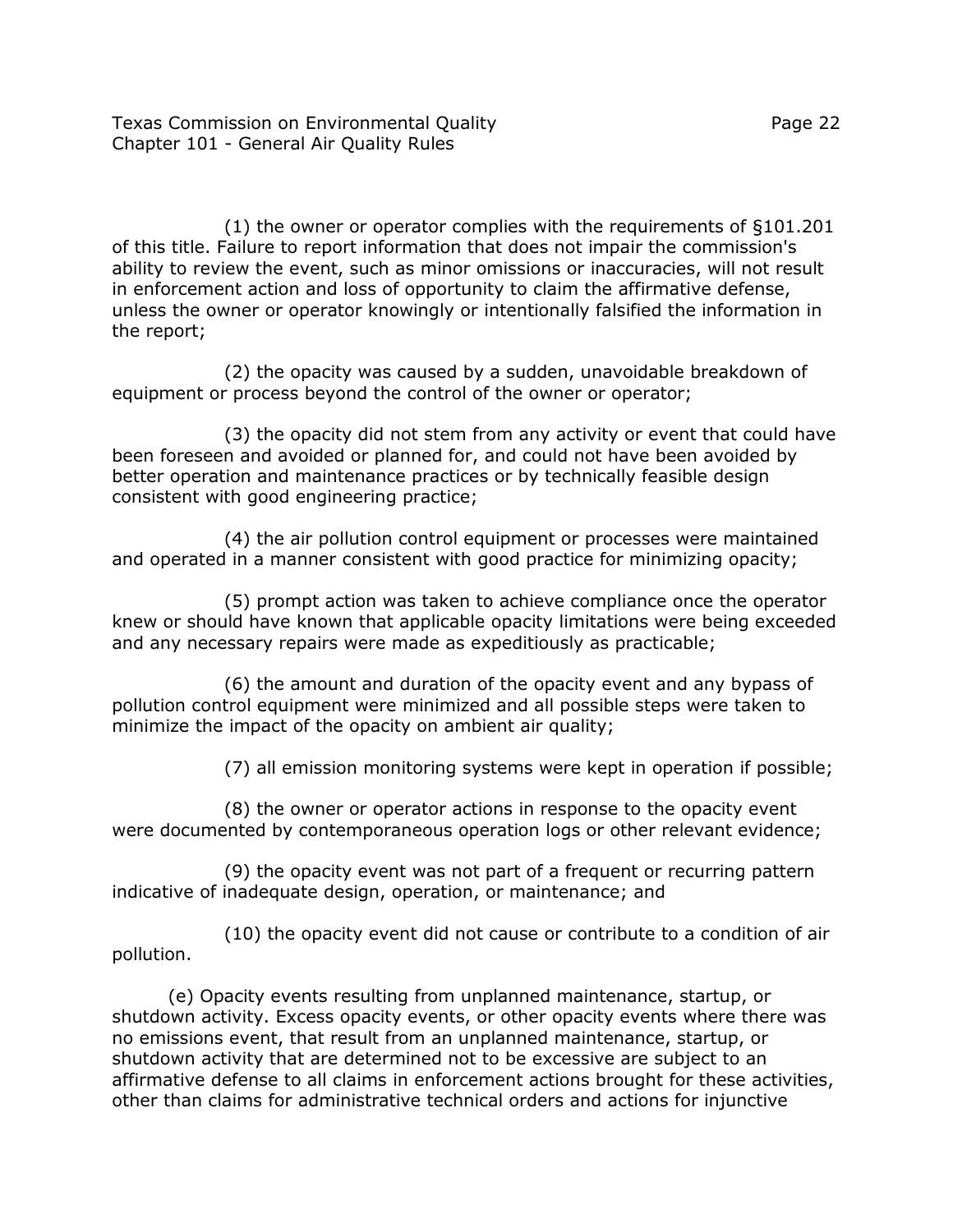Texas Commission on Environmental Quality Page 23 Chapter 101 - General Air Quality Rules

relief, for which the owner or operator proves the opacity resulted from an unplanned maintenance, startup, or shutdown activity, as defined in §101.1 of this title, and all of the following:

(1) for excess opacity events that result from a scheduled maintenance, startup, or shutdown activity, the owner or operator complies with the requirements of §101.211 of this title. For excess opacity events that result from an unscheduled maintenance, startup, and shutdown activity, the owner or operator complies with the requirements of §101.201 of this title and demonstrates that reporting pursuant to §101.211(a) of this title was not reasonably possible. Failure to report information that does not impair the commission's ability to review the event, such as minor omissions or inaccuracies, will not result in enforcement action and loss of opportunity to claim the affirmative defense, unless the owner or operator knowingly or intentionally falsified the information in the report;

(2) the opacity was caused by a sudden, unavoidable breakdown of equipment or process beyond the control of the owner or operator;

(3) the periods of opacity could not have been prevented through planning and design;

(4) the opacity was not part of a recurring pattern indicative of inadequate design, operation, or maintenance;

(5) if the opacity event was caused by a bypass of control equipment, the bypass was unavoidable to prevent loss of life, personal injury, or severe property damage;

(6) the facility and air pollution control equipment were operated in a manner consistent with good practices for minimizing opacity;

(7) the frequency and duration of operation in a startup or shutdown mode resulting in opacity were minimized;

(8) all emissions monitoring systems were kept in operation if possible;

(9) the owner or operator actions during the opacity event were documented by contemporaneous operating logs or other relevant evidence; and

(10) the opacity event did not cause or contribute to a condition of air pollution.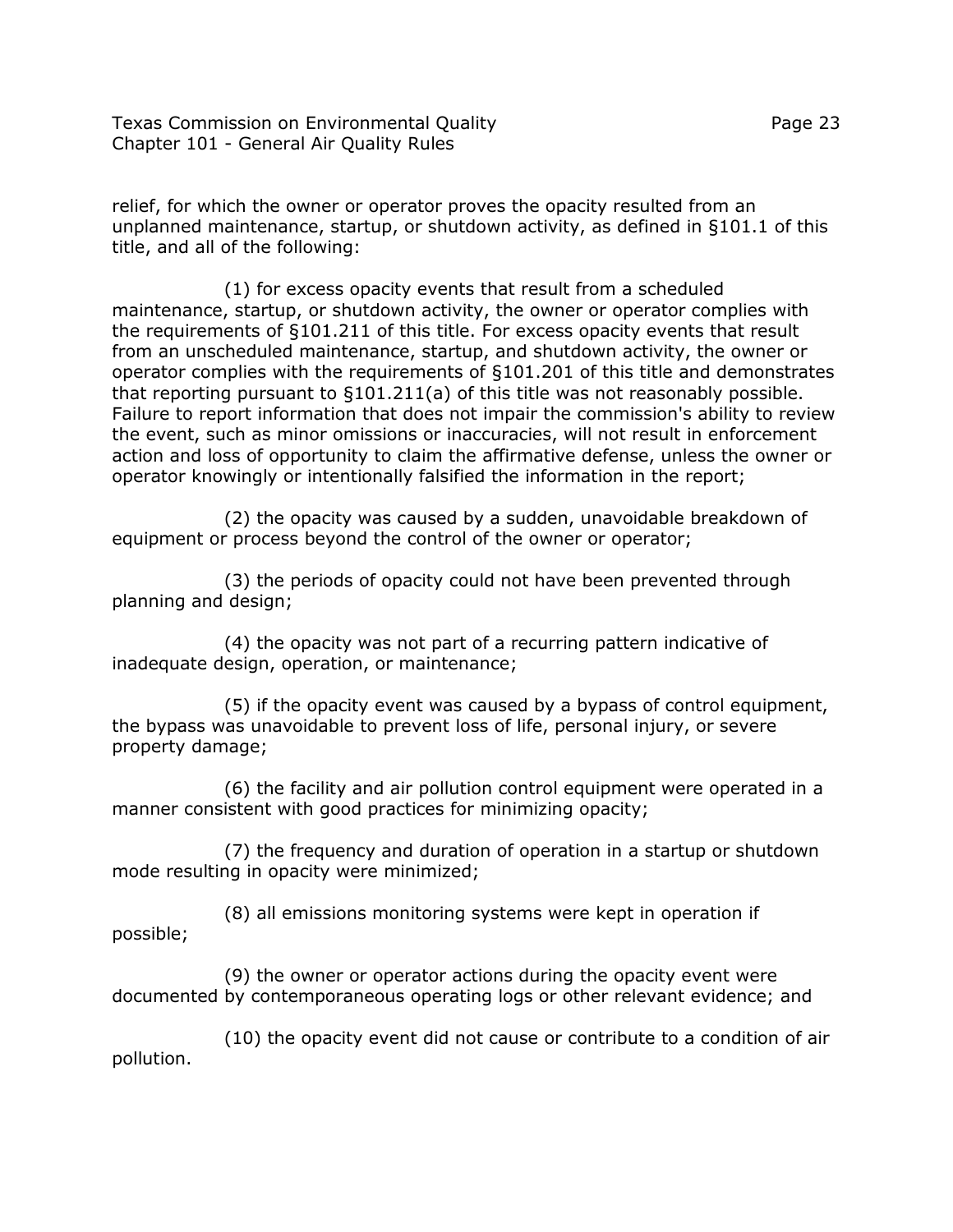Texas Commission on Environmental Quality Page 24 Chapter 101 - General Air Quality Rules

have been reported or recorded.

(f) Obligations. Subsections (b) - (e) and (h) of this section do not remove any obligations to comply with any other existing permit, rule, or order provisions that are applicable to an emissions event or a maintenance, startup, or shutdown activity. Any affirmative defense provided by subsections  $(b)$  -  $(e)$  and  $(h)$  applies only to violations of state implementation plan requirements. An affirmative defense cannot apply to violations of federally promulgated performance or technology based standards, such as those found in 40 Code of Federal Regulations Parts 60, 61, and 63. The affirmative defense is available only for emissions that

(g) Frequent or recurring pattern. Evidence of any past event subject to subsections (b) - (e) of this section is admissible and relevant to demonstrate a frequent or recurring pattern of events, even if all of the criteria in that subsection are proven.

(h) Planned maintenance, startup, or shutdown activity. Unauthorized emissions or opacity events from a maintenance, startup, or shutdown activity that are not unplanned that have been reported or recorded in compliance with §101.211 of this title are subject to an affirmative defense to all claims in enforcement actions brought for these activities, other than claims for administrative technical orders and actions for injunctive relief, for which the owner or operator proves all of the criteria listed in subsection  $(c)(1) - (9)$  of this section for emissions, or subsection (e)(1) - (9) of this section for opacity events and the following:

(1) the owner or operator has filed an application to authorize the emissions or opacity by the following dates:

(A) for facilities in Standard Industrial Classification (SIC) code 2911 (Petroleum Refining), one year after the effective date of this section;

(B) for facilities in major group SIC code 28 (Chemicals and Allied Products), except SIC code 2895, two years after the effective date of this section;

(C) for facilities in SIC code 2895 (Carbon Black), four years after the effective date of this section;

(D) for facilities in SIC code 4911 (Electric Services), five years after the effective date of this section;

(E) for facilities in SIC codes 1311 (Crude Petroleum and Natural Gas), 1321 (Natural Gas Liquids), 4612 (Crude Petroleum Pipelines), 4613 (Refined Petroleum Pipelines), 4922 (Natural Gas Transmission), 4923 (Natural Gas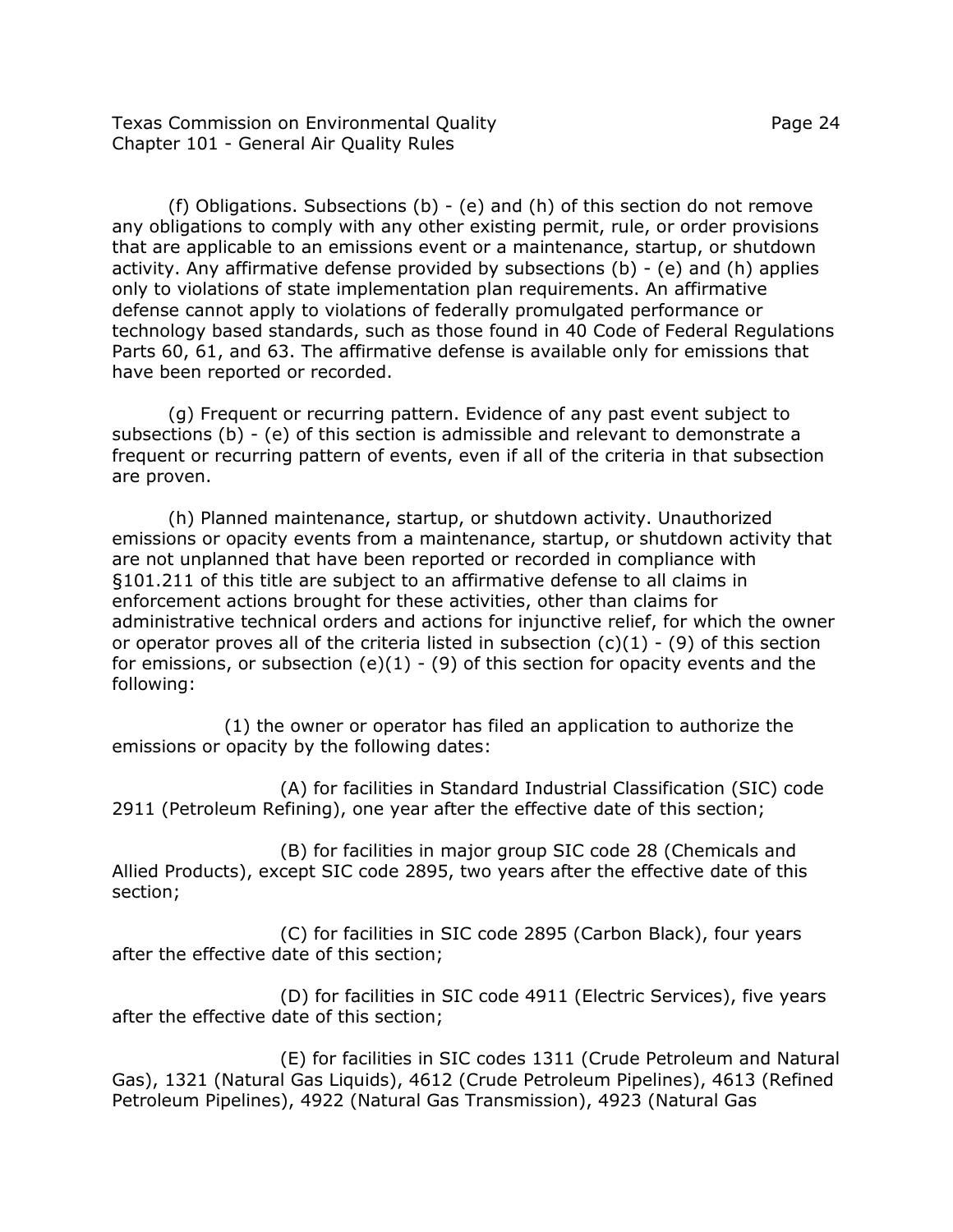Texas Commission on Environmental Quality Page 25 Chapter 101 - General Air Quality Rules

Transmission and Distribution), six years after the effective date of this section; and

(F) for all other facilities, seven years after the effective date of

this section.

(2) an owner or operator who filed an application listed in paragraph (1) of this subsection has provided prompt response for any requests by the executive director for information regarding that application.

(i) The affirmative defense in subsection (h) of this section will expire upon the earlier of one year after the application deadlines in subsection  $(h)(1)(A)$  and (C) - (F) of this section, or the issuance or denial of a permit applied for under subsection  $(h)(1)(A)$  and  $(C)$  -  $(F)$  of this section, or voidance of an application filed under subsection  $(h)(1)(A)$  and  $(C)$  -  $(F)$  of this section. The affirmative defense in subsection (h) of this section will expire upon the earlier of two years after the application deadline in subsection  $(h)(1)(B)$  of this section or the issuance or denial of a permit applied for under subsection  $(h)(1)(B)$  of this section, or voidance of an application filed under subsection  $(h)(1)(B)$  of this section. If the permit application remains pending after the affirmative defense expires, the commission will use enforcement discretion for all claims in enforcement actions brought for excess emissions from planned maintenance, startup, or shutdown activities, other than claims for administrative technical orders and actions for injunctive relief for which the owner or operator proves the criteria in subsections (c) and (e) of this section, until the issuance or denial of a permit applied for under subsection (h)(1) of this section, or voidance of an application filed under subsection  $(h)(1)$  of this section.

(j) The executive director shall process permit applications referenced in subsection (h) of this section in accordance with the schedule set out in §116.114 of this title (relating to Application Review Schedule).

(k) Federal court jurisdiction. Subsections (b) - (e) of this section are not intended to limit a federal court's jurisdiction or discretion to determine the appropriate remedy in an enforcement action.

(l) Delayed applicability. Subsection (k) of this section does not apply until all appeals regarding the United States Environmental Protection Agency's rulemaking entitled "State Implementation Plans: Response to Petition for Rulemaking; Restatement and Update of EPA's SSM Policy Applicable to SIPs; Findings of Substantial Inadequacy; and SIP Calls To Amend Provisions Applying to Excess Emissions During Periods of Startup, Shutdown and Malfunction," published in the *Federal Register* on June 12, 2015, (SIP Call) as it applies to subsections (b) - (e) of this section, have ended, and there is a final and nonappealable court decision that upholds the SIP Call.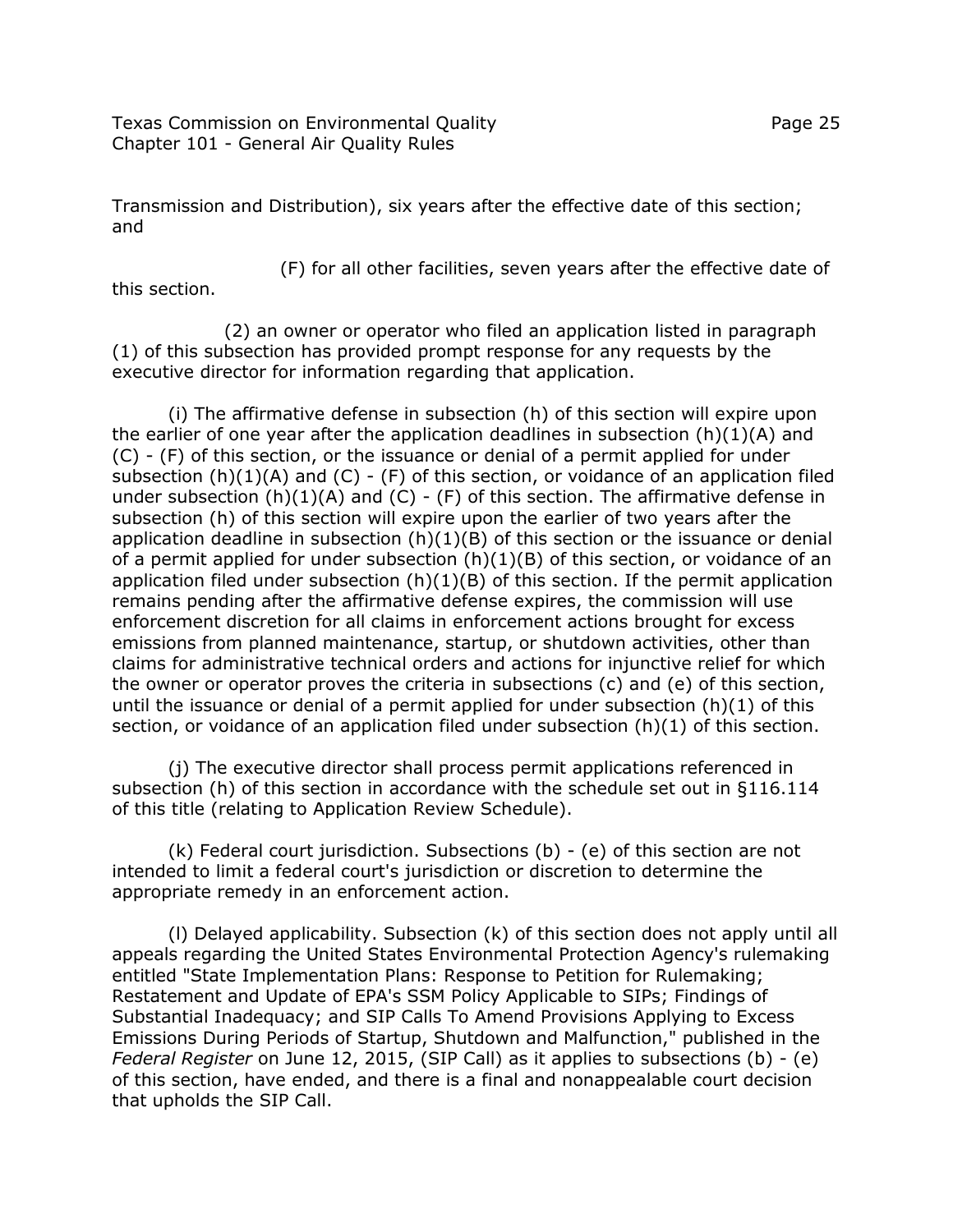Adopted November 2, 2016 Effective November 24, 2016

# **§101.223. Actions to Reduce Excessive Emissions.**

(a) The executive director will provide written notification to an owner or operator of a facility upon determination that a facility has had one or more excessive emissions events. The written notification must contain, at a minimum, a description of the emissions events that were determined to be excessive and the time period when those excessive emissions events were evaluated. Upon receipt of this notice, the owner or operator of the facility must take action to reduce emissions and shall either file a corrective action plan (CAP) or, if the emissions are sufficiently frequent, quantifiable, and predictable, in which case the owner or operator may file a letter of intent to obtain authorization from the commission for emissions from such events, in lieu of a CAP.

(1) When a CAP is required, the owner or operator must submit a CAP to the commission office for the region and local air pollution agency with jurisdiction in which the facility is located within 60 days after receiving notification from the executive director that a facility has had one or more excessive emissions events. The 60-day period may be extended once for up to 15 days by the executive director. The CAP must, at a minimum:

(A) identify the cause or causes of each excessive emissions event, including all contributing factors that led to each emissions event;

(B) specify the control devices or other measures that are reasonably designed to prevent or minimize similar emissions events in the future;

(C) identify operational changes the owner or operator will take to prevent or minimize similar emissions events in the future; and

(D) specify time frames within which the owner or operator will implement the components of the CAP.

(2) An owner or operator must obtain commission approval of a CAP no later than 120 days after the commission receives the first CAP submission from an owner or operator. If not disapproved within 45 days after initial filing, the CAP must be deemed approved. The owner or operator of a facility must respond completely and adequately, as determined by the executive director, to all written requests for information concerning its CAP within 15 days after the date of such requests, or by any other deadline specified in writing. An owner or operator of a facility may request written approval of a CAP, in which case the commission shall take final written action to approve or disapprove the plan within 120 days from the receipt of such request. Once approved, the owner or operator must implement the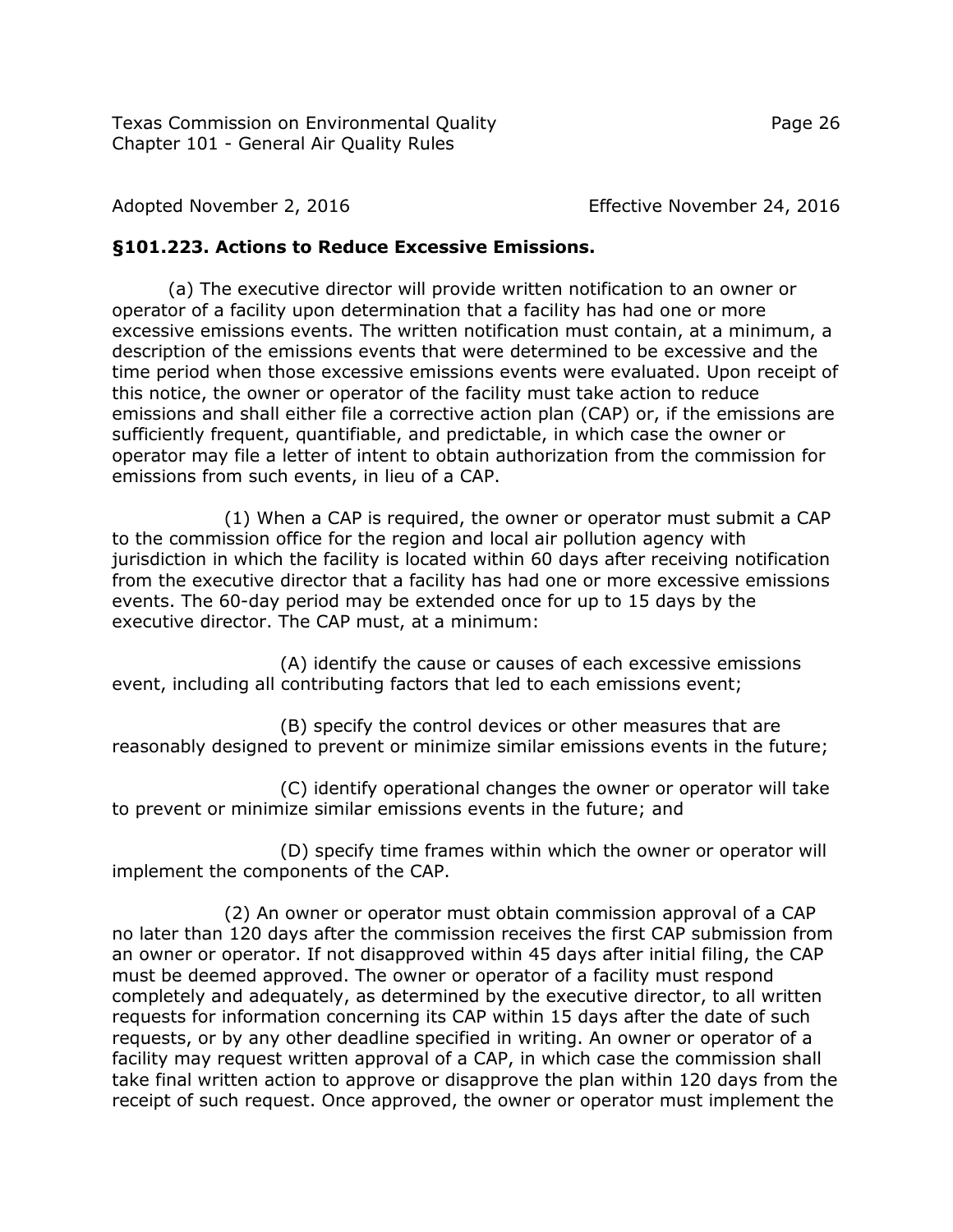Texas Commission on Environmental Quality Page 27 Chapter 101 - General Air Quality Rules

CAP in accordance with the approved schedule. The implementation schedule is enforceable by the commission. The commission may require the owner or operator to revise a CAP if the commission finds the plan, after implementation begins, to be inadequate to prevent or minimize emissions or emissions events. If the CAP is disapproved, or determined to be inadequate to prevent or minimize excessive emissions events, the executive director shall identify deficiencies in the CAP and

state the reasons for disapproval of the CAP in a letter to the owner or operator. If the commission finds a CAP inadequate to prevent or minimize excessive emissions events after implementation begins, an owner or operator must file an amended CAP within 60 days after written notification by the executive director.

(3) If the emissions from excessive emissions events are sufficiently frequent, quantifiable, and predictable, and an owner or operator of a facility elects to file a letter of intent to obtain authorization from the commission for the emissions from excessive emissions events, the owner or operator must file such letter within 30 days of the notification that a facility has had one or more excessive emissions events. If the commission denies the requested authorization, the owner or operator of a facility shall file a CAP in accordance with paragraph (1) of this subsection within 45 days after receiving notice of the commission denial.

(A) If the intended authorization is a permit, the owner or operator must file a permit application with the executive director within 120 days after the filing of the letter of intent. The owner or operator of a facility must respond completely and adequately, as determined by the executive director, to all written requests for information concerning its permit application within 15 days after the date of such requests, or by any other deadline specified in writing.

(B) If the intended authorization is a permit by rule or standard permit, the owner or operator must obtain authorization within 120 days after filing of the letter of intent.

(b) The executive director, after a review of the excessive emissions events determinations made at a regulated entity as defined in §101.1 of this title (relating to Definitions), may forward these determinations to the commission requesting that it issue an order finding that the regulated entity has chronic excessive emissions events. Orders issued by the commission under this section will be part of the entity's compliance history as provided in Chapter 60 of this title (relating to Compliance History). The commission may issue an order finding that a regulated entity has chronic excessive emissions events after considering the following factors:

(1) the size, nature, and complexity of the regulated entity operations;

(2) the frequency of emissions events at the regulated entity; and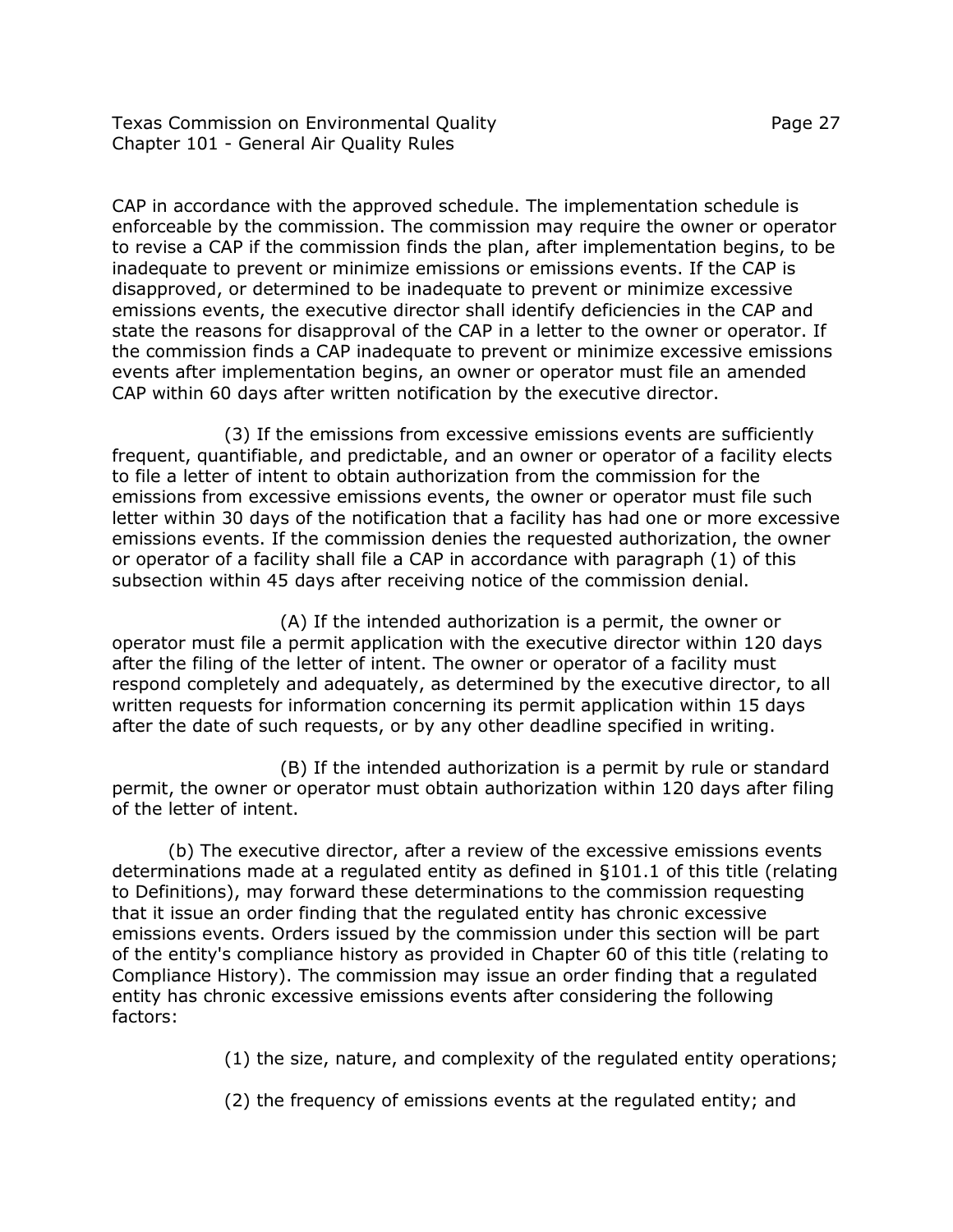Texas Commission on Environmental Quality Page 28 Chapter 101 - General Air Quality Rules

(3) the reason or reasons for excessive emissions event determinations at that regulated entity.

(c) If an emissions event recurs because an owner or operator fails to take corrective action as required and within the time specified by a CAP approved by the commission, the emissions event is excessive and the affirmative defenses in §101.222 of this title (relating to Demonstrations) do not apply.

(d) Nothing in this section will limit the commission's ability to bring enforcement actions for violations of the Texas Clean Air Act or rules promulgated thereunder, including enforcement actions to require actions to reduce emissions from excessive emissions events.

Adopted December 14, 2005 Effective January 5, 2006

## **§101.224. Temporary Exemptions During Drought Conditions.**

Owners and operators of sources located in an area or region which has been classified by the National Weather Service as being in a severe or extreme drought condition under the Palmer Drought Severity Index for at least 30 days that are required to control emissions through the application or use of water may request a temporary exemption from any commission air quality rule, permit condition, permit representation, standard exemption condition, or commission order. This section does not allow for an exemption from any federal requirement.

(1) The request must be submitted in writing to the Office of Permitting, Remediation, and Registration, Air Permits Division, and include at a minimum the following information:

(A) the site-specific circumstances that prevent the continued or limited use of water;

(B) the specific rule, permit condition, permit representation, standard exemption condition, or commission order from which an exemption is being requested; and

(C) the reasonably available alternative control measures which will be undertaken to minimize emissions.

(2) The executive director may authorize, by written permission, a temporary exemption of up to 120 days upon finding that: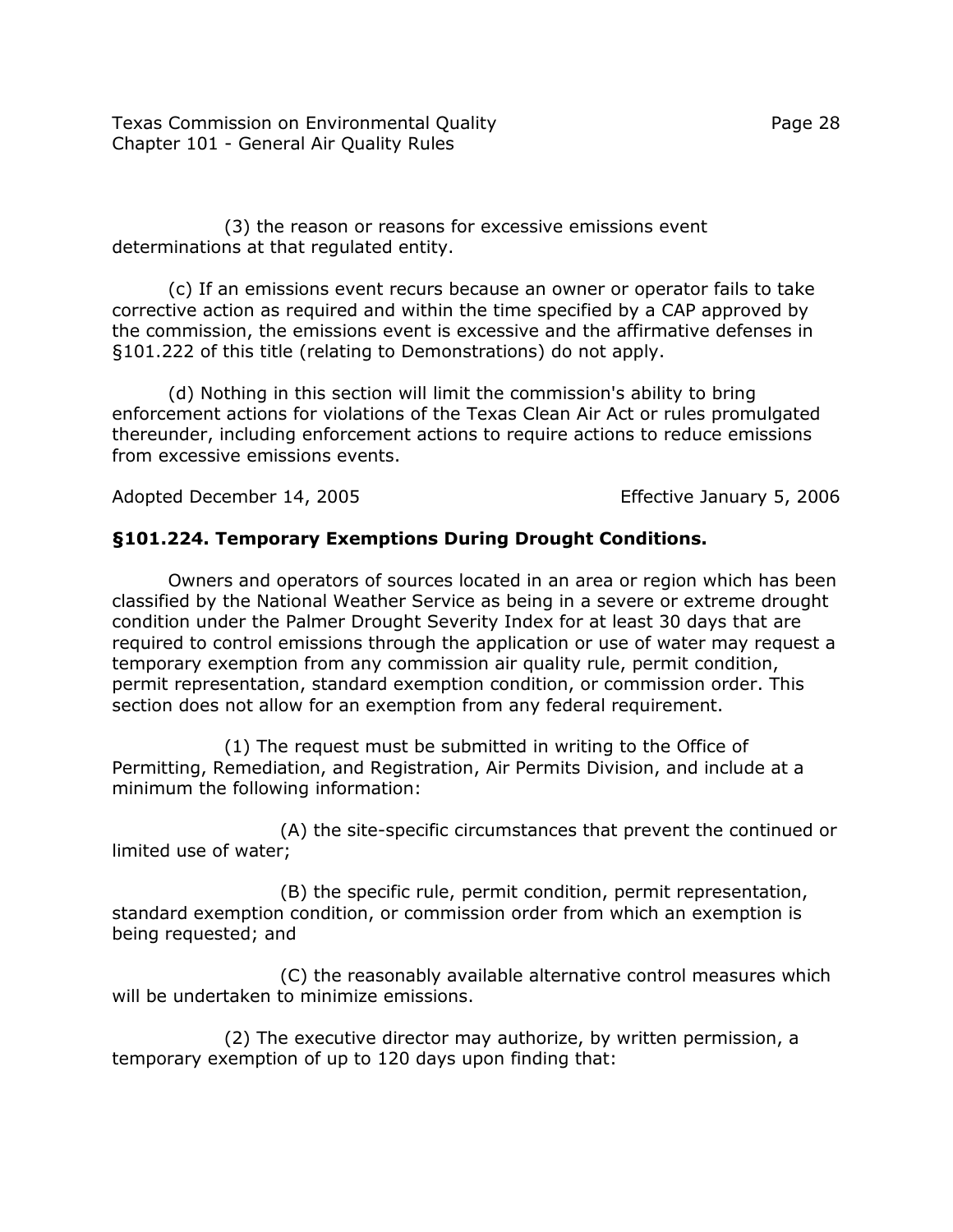Texas Commission on Environmental Quality Page 29 Chapter 101 - General Air Quality Rules

(A) the source or facility is located in an area or region which has been classified as severe or extreme for at least 30 days under the Palmer Drought Severity Index;

(B) such an exemption is necessary to aid in the conservation of the area's water resources;

(C) any additional emissions which may result from the exemption will not cause a significant health concern in the opinion of the executive director; and

(D) the requesting owner and operator of the source will use reasonably available alternative control measures to minimize emissions during this time.

(3) The executive director may specify alternative procedures or methods for controlling emissions when an exemption is granted under this section.

(4) The executive director may issue one 60-day extension of an exemption authorized under this section. A commission order is required for any exemption which would extend beyond a total of 180 days and approval shall be based on the criteria contained in this section. The executive director shall notify the EPA of exemptions which will be considered for extension beyond 180 days. The executive director shall notify the EPA at least 30 days prior to commission consideration of such an extension.

Adopted August 21, 2002 Effective September 12, 2002